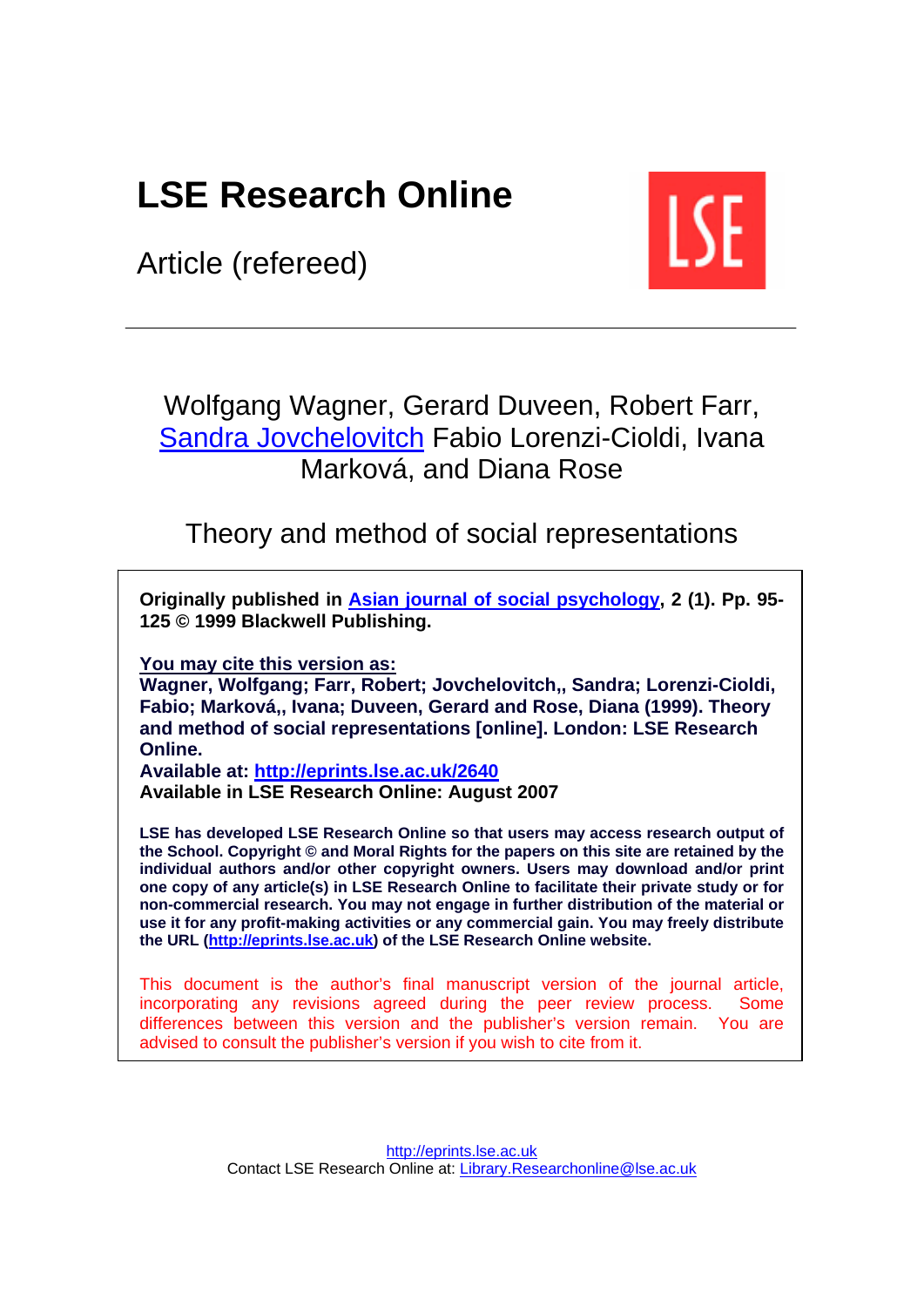# **Theory and method of social representations[1](#page-1-0)**

**Wolfgang Wagner[2](#page-1-1)** *Johannes Kepler-Universitat, Linz, Austria* **Gerard Duveen** *University of Cambridge, UK*  **Robert Farr and Sandra Jovchelovitch** *London School of Economics and Political Science, UK*  **Fabio Lorenzi-Cioldi** *Universite de Geneve, Switzerland*  **Ivana Markova** *University of Stirling, UK*  **Diana Rose** *Sainsbury Centre for Mental Health, UK*

This paper gives an overview of social representation theory, definitions of the key terms and of the social processes leading to a representation and to social identity. Six empirical studies are presented and details of their methods and findings are given to illustrate this social psychological approach. These studies are about the ontogenesis of gender, the public sphere in Brazil, madness on British television, images of androgyny in Switzerland, individualism and democracy in post-communist Europe and metaphorical thinking about conception. The methods are ethnography, interviews, focus-groups, content analysis of media, statistical analysis of word associations, questionnaires and experiments. Finally, social representation theory is compared to theories of attitudes, schemata and social cognition.

# **Social representations**

 $\overline{a}$ 

Social representation theory is a social psychological framework of concepts and ideas to study psychosocial phenomena in modern societies. It maintains that social psychological phenomena and processes can only be properly understood if they are seen as being embedded in historical, cultural and macro social conditions. By doing so it attempts to overcome the shortcomings of those currently widespread theories and approaches in social psychology which are based on methodological individualism and on an epistemology which functionally separates the subject from the object (Farr, 1996).

A social representation is understood as the collective elaboration "of a social object by the community for the purpose of behaving and communicating" (Moscovici, 1963, p. 251). The elaborated object becomes social reality by virtue of the object's representation which the community holds. Hence, "subject and object are not regarded as functionally separate. An object is located in a context of activity since it is what it is because it is in part regarded by the person or the group as an extension of their behaviour" (Moscovici, 1973, p. xi). A social representation is further a "system of values, ideas and practices with a twofold function: first to establish an order which will enable individuals to orient themselves in their material and social world and to master it; and secondly to enable communication. . . by providing a code for social exchange and a code for naming and classifying unambiguously the various aspects of their worlds and their individual and group history" (p. xiii).

A social representation is a collective phenomenon pertaining to a community which is co-constructed by individuals in their daily talk and action. Within the frame of psychological description it may appear as if representations were residing in the minds of those co-acting individuals - what Harré (1984) calls their distributed form; but we maintain that this is a misleading image stemming from methodological individualism. Instead of imagining representations *within* minds it is better to imagine them *across* minds, resembling a canopy being woven by people's concerted talk and actions (cf. Sugiman, 1997). In summary, *a social representation* is *the ensemble of thoughts and feelings being expressed in verbal and overt behaviour of actors which constitutes an object for a social group.* 

Social representation researchers observe talk and action which is related to a social phenomenon or object. In contrast to social cognitive approaches it is presupposed that an object<sup>[3](#page-1-2)</sup> is social not by virtue of some immanent characteristics, but by virtue of the way people relate to it. In talk people attribute features and meanings to an object which make this object a part of their group's social world. In the same vein, people's actions are often concerted and coordinated by bearing on shared conceptions of the world. The view which group members maintain about a social object is specific for the group and, hence, also the object itself takes on group specific social characteristics. Talk and overt action provide the frame of description within which the relationship between objects and subjects is defined. In social representation theory objects are socially constituted entities. In other words, for an object to figure in a group's world, i.e. to be an *object for a group,* it must be socially represented. As a consequence, social representation theory is a social constructivist as well as a discursively oriented approach (Wagner, 1996, 1998a).

<span id="page-1-0"></span><sup>&</sup>lt;sup>1</sup> This paper was published in the Asian Journal of Social Psychology (1999) 2: 95-125. Tables of findings pertaining to research carried out by the other authors is not presented in this manuscript but is available in the final publication. 2

<span id="page-1-1"></span>The authors gratefully acknowledge helpful comments made by Uichol Kim, Katsuya Yamori and two anonymous reviewers. 3

<span id="page-1-2"></span><sup>&</sup>lt;sup>3</sup> The term "object" will be used in the following text to comprise phenomena as well.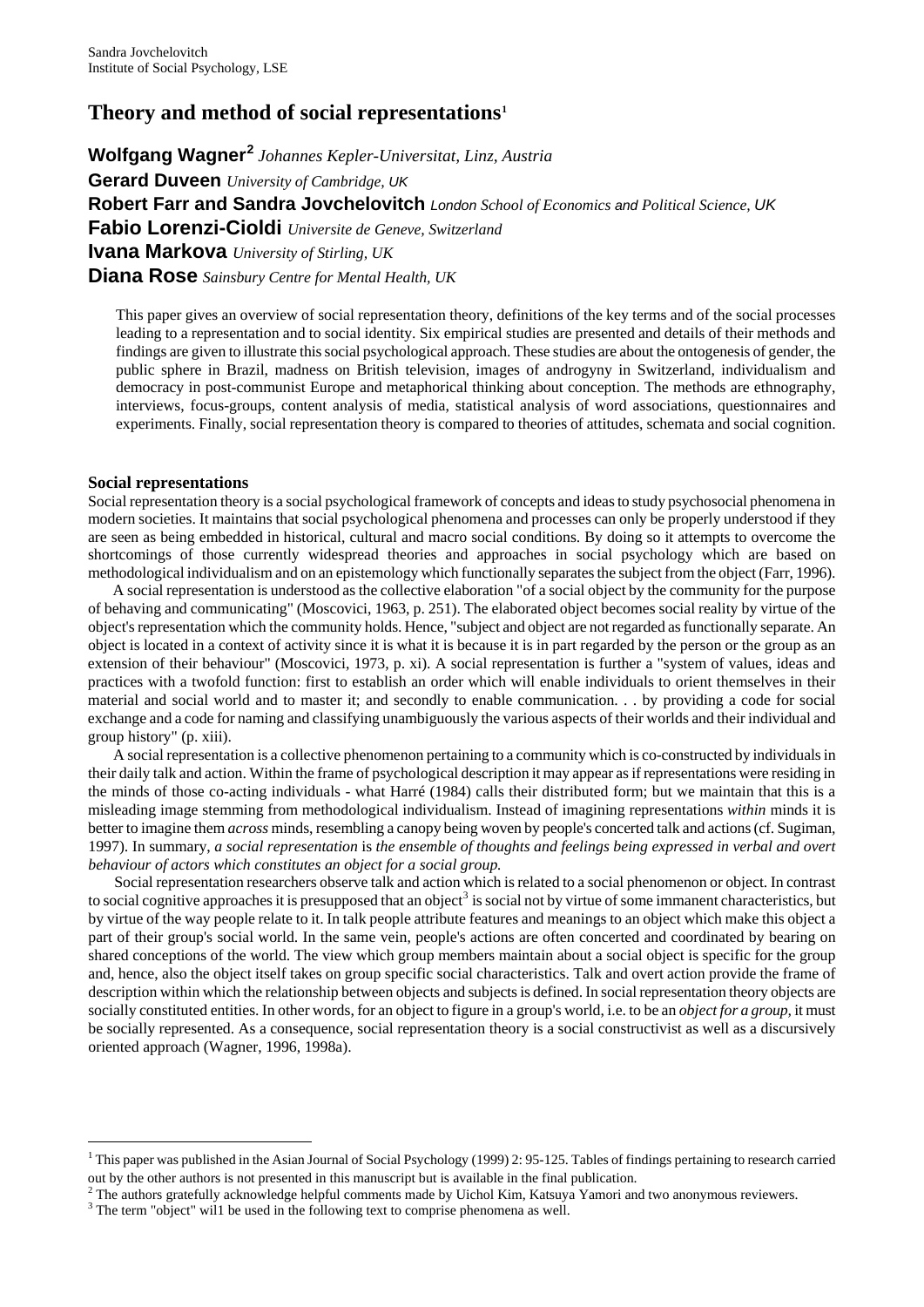# **Socio-Genesis and Processes**

# *Groups and social objects*

To define a group in the present context we need - contrary to most textbook definitions - a minimum of four persons. A social group is called any set of at least two persons which confronts at least one other group. Because a group is a subset of a universe of people, it can only be conceptualised within a context which is itself composed of social entities, i.e. at least one other group. Social groups are distinct in terms of their understanding of social phenomena which in turn constitute their social identity. The shared understanding of their world and of the objects composing it provides the ground for communication and other forms of co-action. At least some part of this shared understanding must be different from outsiders' understanding. Therefore groups mutually provide the background against which each group can be distinguished. Otherwise talking about social groups would not make much sense.

The phenomena composing the local world of a group are social objects. There is no doubt that things can be described within many frames. The best known frames in psychology are the scientific frames provided by physics, chemistry, biology and other sciences. The descriptions proffered by these sciences are valid descriptions by themselves, but inappropriate to capture the specific social characteristics of objects constituting local worlds. Social objects are constituted by representations, i.e. by discourse and concerted action of the members of the group without which there would not be an object which can be addressed by the people.

Groups never live in isolation. They are neither isolated from natural forces nor from other social groups. Both natural events and other groups exert an influence either by suddenly disrupting the familiar course of practice or by initiating slow but nevertheless inevitable changes in the group's natural and social environment. Examples of sudden and disruptive events are so-called natural catastrophes like a BSE epidemic which recently affected the cattle-stock of the British or the historical "catastrophe" of the fall of the Berlin Wall and the Iron Curtain at the end of the 1980s (see section 7 for a related study). The latter are exemplified by the so-called Ozone-Hole which leads to increased UV radiation in wide parts of Australia and by Western TV programmes which steadily penetrate nonWestern cultures.

# *Discourse and symbolic coping*

Figure 1 presents a very simplified schema of the process and consequences of forming a social representation. It is read clockwise from the top and summarises the contents of this section.

Events and phenomena which disrupt the life-course of social groups are threatening and frequently unfamiliar. They require to be coped with materially as well as symbolically (Moscovici, 1976; Wagner, Valencia & Elejabarrieta, 1996). While material coping is clearly a task for engineers, scientists and other professionals, "symbolic coping" is at the heart of social representation theory. In fact, social representation theory aims at describing and explaining exactly this process. A social representation emerges whenever a group's identity is threatened and when communicating the novel subverts social rules (Moscovici, 1976, p. 171).

Initially, symbolic coping involves a class of responses called "anchoring". For the group to come to a basic understanding of the unfamiliar phenomenon it is essential to name it and to attribute characteristics which allow the phenomenon to be communicated and talked about. Given its unfamiliarity, the group lacks a specific representation. Similar to the process of categorisation, hence, existing representations deemed applicable come to the

fore and are used for naming and understanding. When AIDS first hit the marketplace of public opinion more or less two decades ago, for example, it was understood in terms of venereal diseases like syphilis and as God's punishment by the more religiously minded. It

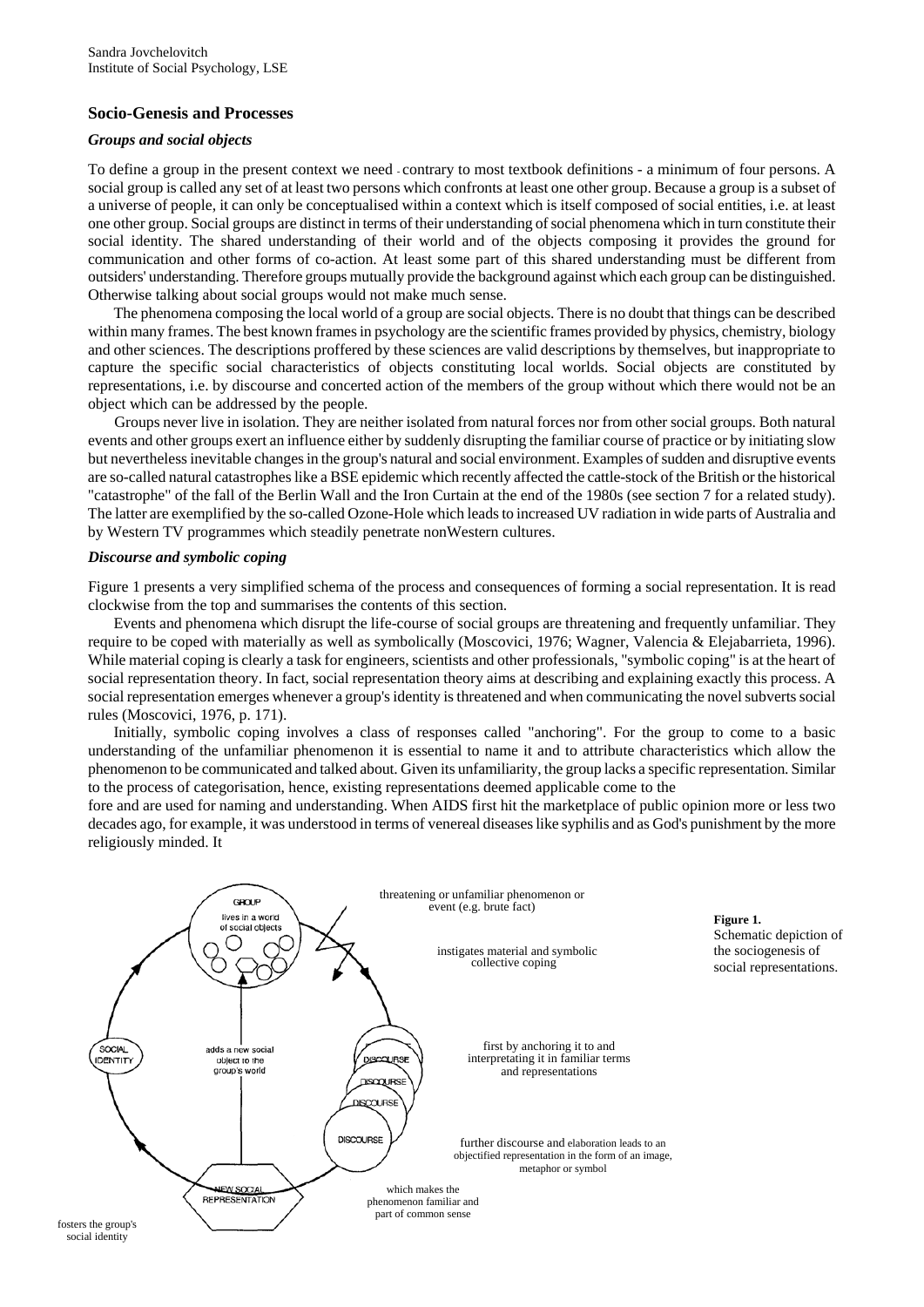was only later that a specific representation called AIDS developed which allowed this illness to be distinguished from venereal diseases in everyday discourse (Markova & Wilkie, 1987),

A process similar to anchoring has been described by Bartlett (1932; cf. Moscovici & Markova, 1998). What he called "conventionalisation" is well illustrated by his often quoted experiment on the serial reproduction of the story "War of the Ghosts". For Western subjects this story has a rather unusual plot involving ghosts and black things coming out of the mouth. He noticed that this story, after having been serially reproduced by his subjects, contained many new elements which were more typical for Western culture at the expense of the original but foreign elements. Bartlett explained this finding as showing conventionalisation at work which makes people understand strange words or ideas in terms of more familiar schemata. Using serial reproduction as well, this process was shown to exist for individual (Bangerter & Lehmann, 1997; Kashima, 1997) as well as for group recall (Stephenson, Brandstätter & Wagner, 1983; Stephenson *et al.,* 1986).

The discourse accompanying collective symbolic coping is nowadays maintained by media and to a lesser extent by personal conversations. Although the dynamics of this discourse are still poorly understood (Rouquette, 1996), there are some hints in an early study by Moscovici (1976). When he investigated the public understanding of psychoanalysis in France in the 1950s, Moscovici identified three distinct forms of media discourse by the style the press reported and commented on this relatively new psychological theory. Each type was characteristic for a sector of the French press which corresponds to ideologically defined subgroups of French society. The first, diffusion, is characterised by a rather "neutral", more distanced and intellectual way of presenting psychoanalysis to a little structured liberal bourgeois readership. The second, propagation, is characterised by using reports about psychoanalysis in an instrumental way. Certain parts of it were integrated into the dominant catholic-conservative ideological framework of the readership, others were rejected. The third one, propaganda, rejected psychoanalysis altogether and fought a battle against this enemy of the left readership's ideology. The propaganda style of reporting was strongly aimed at maintaining a homogenous group identity. These styles of reporting in the press illustrate divergent ways of symbolic coping. Related results have been obtained in a study by Rose (see section 5) who investigated how madness is presented on British television.

# *Objectification*

Groups, be they cultural, political, religious or self-defined by life-style maintain a homogamic personal and media discourse. Homogamic communication means that people prefer to converse with others of similar opinions and to read newspapers which are likely to confirm one's own beliefs instead of confronting opposite opinions. It was shown for example that subjects who were enclosed in a room for an extended period of time talked significantly more with likeminded others and that the closest relationships developed between persons with similar opinions (Griffit & Veitch, 1974).

Social groups which are relatively closed in terms of communication are likely to develop their own interpretations of unfamiliar or threatening phenomena. This step of symbolic coping is called objectification. Objectification is a mechanism by which socially represented knowledge attains its specific form. It means to construct an icon, metaphor or trope which comes to stand for the new phenomenon or idea. It has an image structure that visibly reproduces a complex of ideas (Lorenzi-Cioldi, 1997; Moscovici, 1984, p. 38). Sometimes called the "figurative nucleus" of a representation, an objectification captures the essence of the phenomenon, makes it intelligible for people and weaves it into the fabric of the group's common sense.

Jodelet (1991) observed images of "decay", "curdling" like butter, "fall", "souring" and "turning off' like milk, when her French lay subjects talked about mental illness. With these metaphors they likened "the phenomena of organic transformation [i.e. falling mentally ill] with processes of a more or less material nature" (p. 209ff.). Wagner, Elejabarrieta & Lahnsteiner (1995; Wagner, 1998b) showed that popular thinking about conception in Austria is based on a sexual metaphor. People liken the activity and characteristics of sperms to male, and the activity and characteristics of ova to female sex-role stereotypical behaviour (see section 8).

These examples show that the choice of the image or trope is not arbitrary. Being farmers and village dwellers, Jodelet's respondents used the image of souring milk to characterise mental illness because it is closer to their everyday experience than it would be, for example, to the inhabitants of large cities. Close experience with these source domains allowed them to "explain" the threatening, unfamiliar, and "strange" phenomenon of madness. Hence, objectification depends upon the characteristics of the social unit where a social representation is elaborated. The specific social conditions of a certain group favour specific kinds of tropes to be used for objectification by which an unfamiliar phenomenon is represented and made intelligible. Such differences in social conditions between groups may be sociostructural, historical, cultural or subcultural, intergenerational or differences in school level. Differences in living conditions of groups delimit the space of experiences of their members, which in turn delimits the world of images, metaphors and tropes available for objectification. The resulting trope is not "correct" or "accurate" in the sense of scientific truth. It is just good to think. That is, whether an image is accepted or not by a group is neither a problem of truth nor an arbitrary choice, but determined by the group's experiential world and the negotiated consensus of the group members (Moscovici, 1988; Wagner, Elejabarrieta & Lahnsteiner, 1995; Wagner, 1996).

Once collective symbolic coping results in a representation being maintained by a significant majority in a group, it serves its purpose as a means of understanding and communication in everyday life. Simultaneously a new social object is added to the group's life world. On the one hand this is achieved by discursive elaboration of a meaning system. On the other hand it is achieved by actors who behave as if the object had exactly those characteristics which it is thought to possess. Coaction is the cornerstone of the social construction of a group's world. Even so-called "imaginary" objects like "God",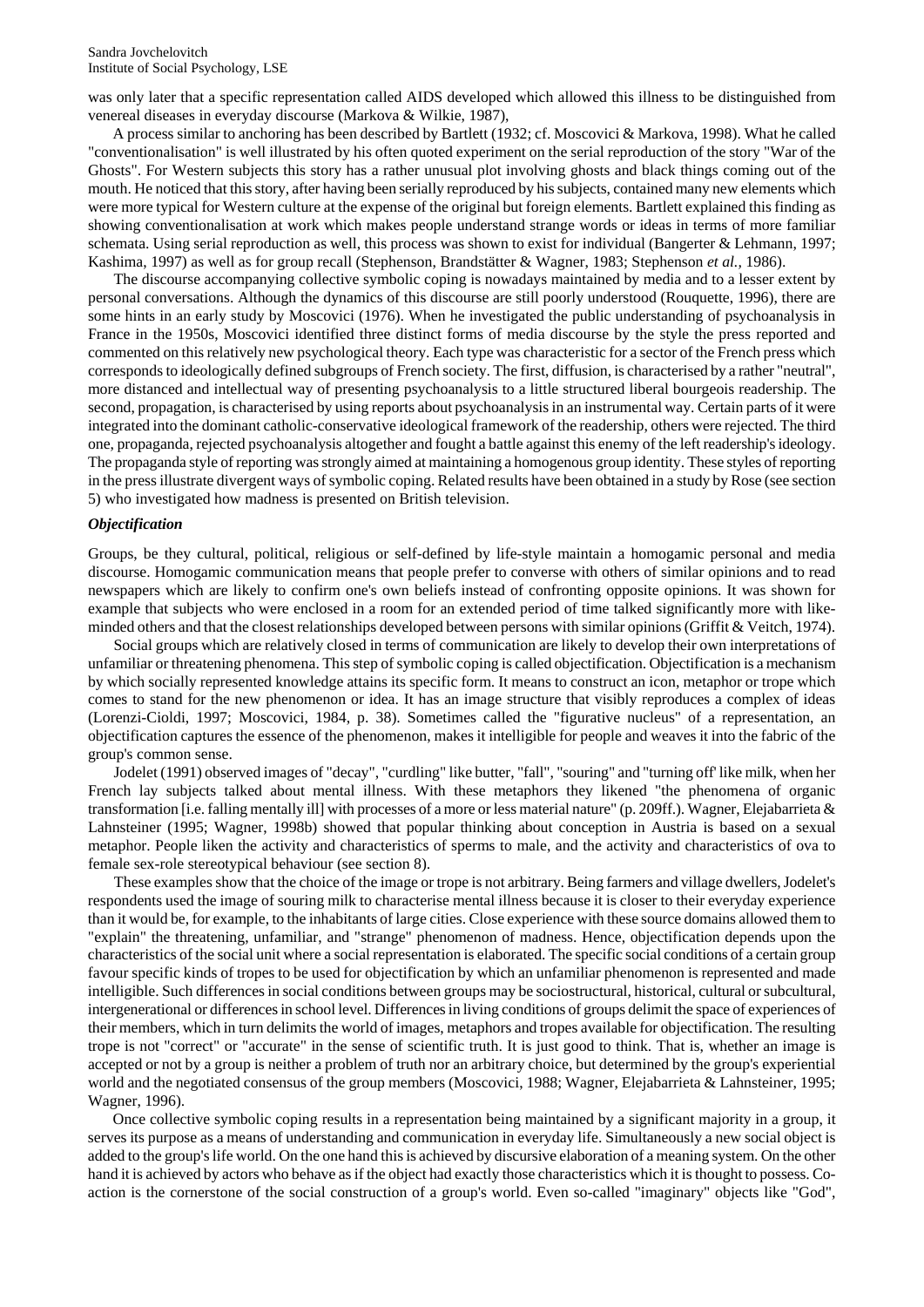"justice", "beauty" and the "public sphere" (see section 4) become physical and tangible in the form of the physical behaviour of physical actors (Wagner, 1998a).

It suggests itself that social identity is a direct consequence of representations being shared in a social group. On the one hand children, being born into a social group, are raised according to the social representations circulating in that group and they are allocated a specific social space. "A child is always a construction before it is a reality, but a construction of others, and through this construction its parents extend to it a social identity" (Duveen, 1998). On the other hand the engagement of people in local worlds shapes their social identity. An identity based on shared representations fosters affiliation and group coherence as the aforementioned experiment on homogamic communication (Griffit & Veitch, 1974) shows. It sets the conditions under which new representations can be accepted or rejected (cf. Augoustinos, 1991; Hayes, 1991; Kleinpenning & Hagendoorn, 1991) and therefore constrains the space and potential trajectories of social change (Duveen, 1998; see also section  $3)^4$  $3)^4$ .

# *Research and Methods*

The following sections present six examples of empirical research in the field of social representations. Each section outlines a research topic and its relationship with social representation theory, a detailed description of the method used and a summary of the findings.

Being a social psychological approach to studying the regularities of social life, social representation theory cannot do without a historical perspective. The meanings of social objects which exist in a group today were also shaped by events in the past. In contrast to, say, the theory of attitudes, beliefs and values, which study phenomena only in terms of specific aspects, e.g. as evaluations or as cognitions, the approach of social representations allows us to capture macrosocial phenomena in their historical totality and dynamics. It enables researchers to examine the relatively stable cultural, and the dynamic social, political and economic characteristics of groups. This becomes most prominent in section 4 where the past must be taken into account when we wish to understand what "public sphere" means in contemporary Brazilian discourse. Likewise, section 7 looks at the impact of recent history on the people's commonsensical understanding of democracy, of the individual and of the community in several eastern European countries. The authors of these and of the other studies presented in sections 3 through 8 used the social representation approach because it enabled them to capture more aspects of the object of study than a purely developmental, cognitive or media analysis approach would have allowed. Although the following short sections cannot capture the full richness of the reported studies, they do give a taste of how the present approach allows to transcend the confines of more traditional social psychological research.

The study of social representations has entailed an intensive discussion of research methods. Because the theory of social representations sets out to overcome the dichotomies between individual and social as well as between subjective and objective, there has been an effort to adopt a consistent methodological approach. Broadly speaking, methodological strategies should take into account the complexity of the phenomena under investigation and pay attention to the context and the diversity of voices. Farr (1993) advocates the use of multiple methods, while Jodelet (1991) maintains that methodological options should allow the identification of the conditions under which social representations emerge and function (cf. also Bauer & Gaskell, forthcoming, for a global view, as well as Breakwell & Canter, 1993).

In the following sections several methods are presented, ordered from the more qualitative to the more quantitative: ethnographic observation in a study on the ontogenesis of the representation of gender in England, analyses of interviews and media in a study about the representation of the public sphere in Brazil, content analysis of media in a study about public perceptions of madness in UK, the analysis of word associations in a research about beliefs about androgyny in Switzerland, the use of survey data in a research on democracy and individualism in Europe, and the use of experimental designs.

# **Ethnography: The ontogenesis of gender**

 $\overline{a}$ 

Children are born into a world which is already structured by the representations circulating in the communities into which they are born, and growing up to become actors and participants in these communities implies a developmental process through which these representations become as much a part of children's sociopsychological landscape as they are for their parents and elder siblings. Among the representations which structure children's lives, gender is central, both because it is one of the earliest social categorisations which children acquire and which they use to anchor much of their knowledge of the social world (cf. Duveen & Shields, 1985), and because it provides one of the first forms of social identity which children acquire. Indeed, as Rubin, Provenzano & Luria (1974) demonstrated, a gender identity is first extended to the child as a new-born infant (perhaps today we should add that this process can occur even before birth), and only subsequently is the meaning of this social act of categorisation internalised by the child.

Children, then, come into a world which is constituted of a complex web of cultural meanings, a web which both structures the ways in which others interact with them, and provides frames of meaning through which children come to structure their own understanding of this world and of their place within it. The perspective of social representations enables us to capture the complexity of this developmental process. A series of studies (reviewed in Lloyd & Duveen, 1989, 1990) traced the early development of gender identities in preschool children through observations of their play with other

<span id="page-4-0"></span><sup>&</sup>lt;sup>4</sup> See Breakwell (1993) for an alternative position about the relationship between social identity and representations.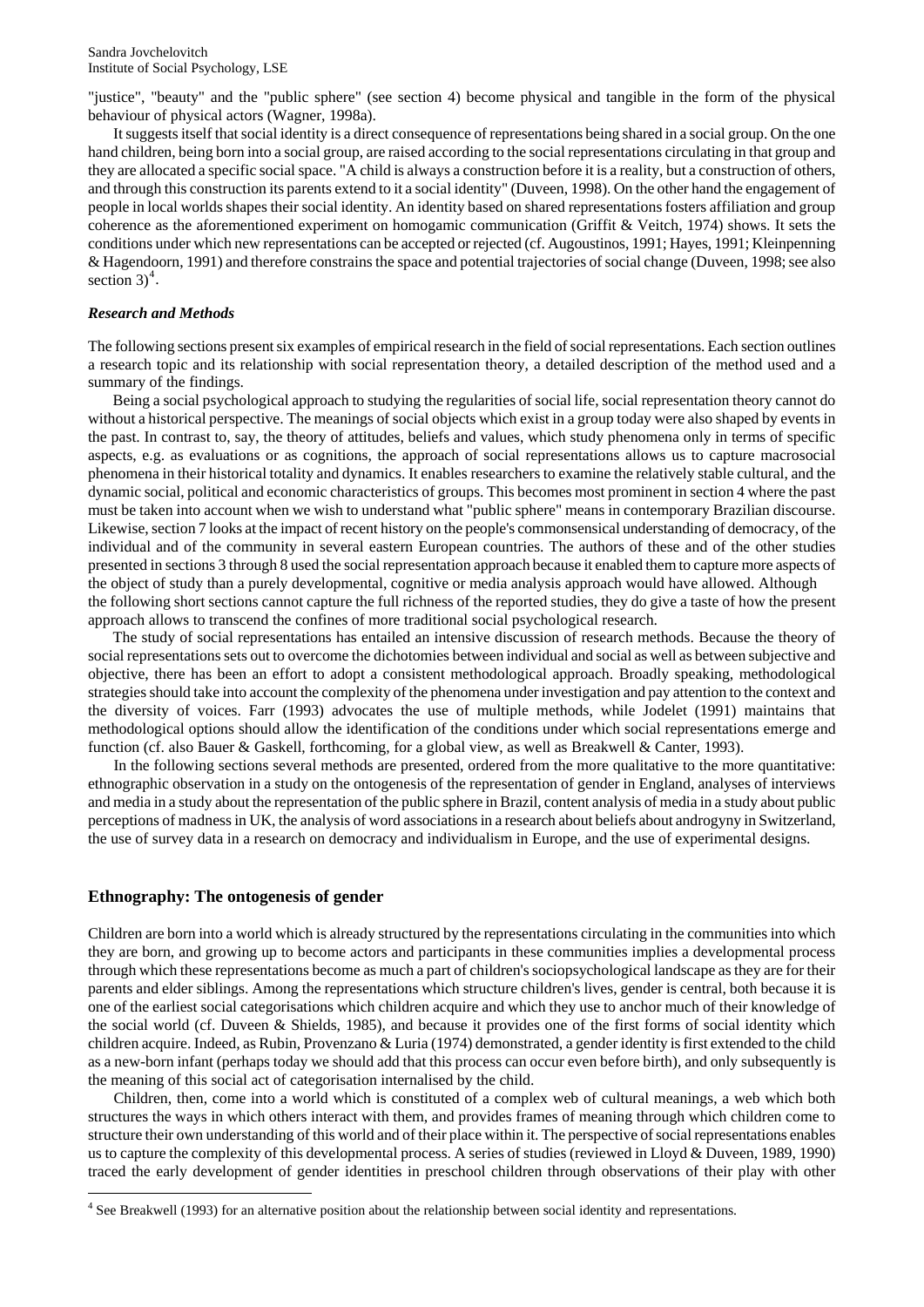children. The observations took place in a room furnished with toys which carried specific gender markings (established independently by asking samples of adults to select toys appropriate for a girl or a boy), so that toy choice could be taken as a relevant indicator of the extent to which children regulated their activity in terms of gender. By the age of 4, a clear asymmetry emerged: boys (whether playing with other boys or with girls) showed a clear preference for masculine marked toys, and avoided choosing feminine marked toys, while girls (again irrespective of the gender of their play partner) selected masculine and feminine marked toys equally frequently (this asymmetry does not imply that girls at this age lack a gender identity, only that toy choice is not the medium through which they seek to express it). In spite of this asymmetry, when these same children were given simple cognitive and linguistic tasks their responses indicated that they shared more or less the same knowledge of the gender marking of toys.

As they reach school age, then, to a certain extent children have already become independent actors in the field of gender, but the context which frames this activity is the domestic setting of home or preschool. At school they encounter representations of gender embedded in a new context, and one in which gender plays a much more focused structural role in the organisation of classroom life. At the beginning of investigating the further development of gender identities in the first year of schooling it was discovered that clear descriptions of the pattern of gender organisation in reception classrooms was virtually absent (when the first class children enter, which in England is during their fifth year; this study is reported in Lloyd & Duveen, 1992). While gender had been extensively studied as an influential parameter of life in secondary school, there were noticeably fewer studies in junior schools, and fewer still in infant schools, and in infant schools practically no studies in the reception class (although Corsaro (1985) is a notable exception). The first task then was to generate a description of gender as an organising dimension of life in the reception classroom, and for this purpose an ethnographic study of reception classes in two different schools was undertaken.

Ethnography has been characterised by Geertz (1973) in terms of the distinction between thin and thick descriptions<sup>[5](#page-5-0)</sup>. Descriptions can be said to be thicker the more they move from observations of the regularities of social life toward an interpretative account of the intentiona1ities of the actors engaged in the situation. Traditionally, ethnography as a method was used to investigate the social organisation of communities, with the ethnographer's interpretive categories emerging through their reflexive analysis of the data collected during fieldwork. In the present case, since the researchers came to the classrooms with the aim of focusing on the role of gender in structuring classroom life, this approach was described as *motivated ethnography* (Duveen & Lloyd, 1993). It is perhaps a little surprising that ethnography has not been more widely used in the study of social representations. Indeed, in spite of Moscovici's explicit definition of social representations as "system(s) of values, ideas and practices" (1973, p.xiii), the theme of practice has been relatively neglected, although lode1et's (1991) study is an exception (cf. Wagner, 1994, 1998a). For the present study, ethnography was the first choice of method, ,not only because it enables the researcher to focus on structural aspects of gender in the classroom, but also because at this age children's practice is a much richer source of their representations than their reflexive talk. One learns more about children's understanding of their worlds through observation than through direct questioning in interviews (and in this respect observations of children's pretend play is a very rich source; cf. Duveen, 1997; Furth, 1996; Lloyd & Duveen, 1992).

The ethnography of gender in the reception classroom served several purposes for the research as a whole. First, the structural description of gender as an organising dimension revealed precisely the ways in which children's activity was visibly regulated by gender. In particular, gender was important in children's peer associations, and in their use of the material culture and space of the classroom. On the basis of this ethnographic description, an observation schedule and a series of interview tasks was developed which allowed one to undertake a longitudinal study of the development of representations of gender through the first year of school. These methods allowed one to trace the ways in which the gender identities which children brought into school gradually adapted to the specific characteristics of the classroom as a context for social life (see Lloyd & Duveen, 1992).

Secondly, ethnographic records provide the basis for a description of the social representation of gender elaborated among these young children. This is based on an image of bipolar opposition which crystallises for the child a state of understanding in which the form of knowledge (its categorical structure) is fused with the content of knowledge (the separation between things masculine and things feminine). All things masculine tend to cohere together and to separate from things feminine. As is noted in the ethnography, separation along these lines can come to characterise the pattern of interaction in the classroom, and once established in this way the dynamic interplay of activity and understanding is capable of sustaining such moments over extended periods of time. Yet as well as representing difference the image of gender as a bipolar opposition also represents hierarchy, for the difference between the genders is also a relation of power. As much as the image is saturated with notions of hierarchy and power, so long as the difference between the bipolar opposites can be resolved, the hierarchy can be obscured. Sometimes the researchers also observed the ways in which this sense of hierarchy also produced moments of conflict and resistance among the children, especially among the girls (see Duveen, 1997; Lloyd & Duveen, 1992).

Thirdly, the ethnographic work also raised specific problems and issues related to the analysis of the development of gender identities. In particular, the researchers' daily exposure to life in the classroom highlighted the variability and heterogeneity among boys and among girls in the ways in which they expressed their gender identities. Generally in developmental psychology, a contrast is drawn between girls and boys as though each of these categories were homogenous,

 $\overline{a}$ 

<span id="page-5-0"></span> $<sup>5</sup>$  A distinction which he himself borrowed from the philosopher Ryle (1971).</sup>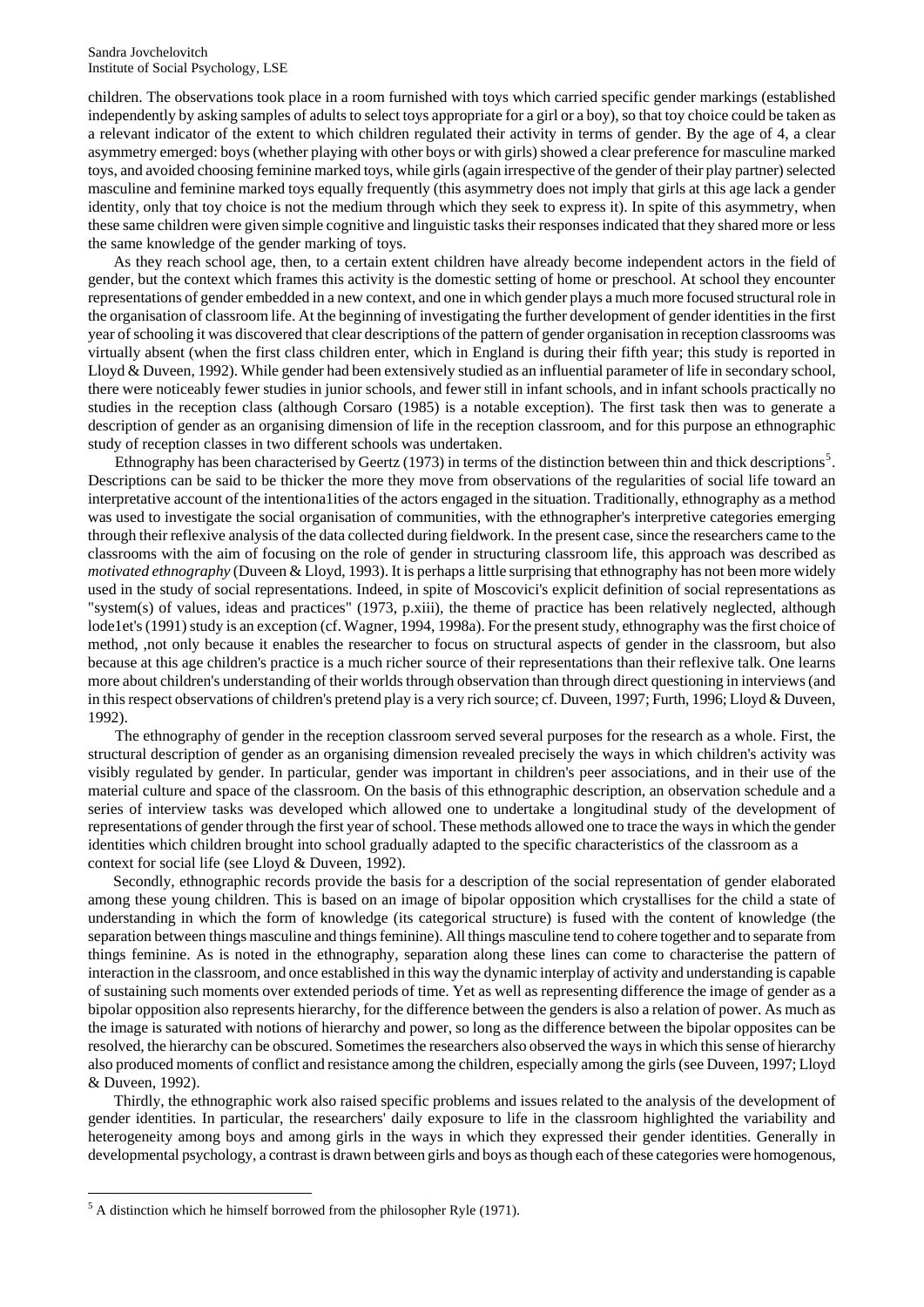and which thus obscures any variability within each of these categories. Again, drawing on their ethnography, the researchers constructed an index of children's gender identity in terms of the proportion of their time that they were engaged in single gender groups. Although this is a very imprecise indicator, since it uses a single observational measure to describe a very complex phenomenon, including this index in the analysis of the observational data from the longitudinal study nevertheless revealed the extent to which variability among boys and among girls contributes significantly to the patterns of gender activity in the reception class. In particular, these variations contributed much to the organisation of the local gender cultures which distinguished one classroom from another.

Finally, the ethnographic method also served to highlight aspects of the development of social representations themselves. Childhood offers a particular arena for the study of social representations, since those very things which are most familiar and taken for granted in the adult world are themselves the focus of children's cognitive reconstructions. What has already become objectified and habitual for the adult is the object of active elaboration among children. This developmental process, however, is not a simple or linear process of acquisition. Just as Piaget's studies showed the difference in young children's thinking, so too in their representations of gender one can see the influence of children's own cognitive elaborations in the representational work which is at the centre of their reconstruction of social representations (cf. Duveen, 1997).

# **Focus groups, interviews and media analysis: the symbolic construction of public spaces in Brazil**

The debate about the public sphere in contemporary societies has captured the imagination of social scientists from a wide spectrum of disciplines. Taking the work of Habermas (1989) as a starting point, the debate has focused on both the form and realisation of public life today, and their consequences for the future of democratic societies. The discussion varies from country to country and, in Brazil, where the research reported in this section took place in the constitution of the public sphere is, and historically has been, an urgent and pressing issue. Corruption in political life, absence of trust in politics and politicians, violence, criminality and individualism in the streets were but a few of the realities traditionally associated with the public sphere in Brazil.

Representations about the public sphere are, to be sure, a key factor in the overall constitution of public spaces (Jovchelovitch, 1995a). Symbolic constructions, as much as historical, social and economic factors, shape the contours of social and personal reality; if it is true that we need to consider history and social structures, it is also true that both history and social structures are constructed by social psychological subjects, who know, act, invest with affection and render with meaning the realities in which they live. In the Brazilian case, an investigation about representations of public life is informative of how the Brazilian community makes sense of, and relates to, public issues. This social psychological edge can contribute to a much needed assessment of the possibilities and limitations of the public sphere, not only in Brazil but also in other countries where cultural and historical challenges have consistently undermined the quality of public life.

In contrast to most traditional research in social psychology, the theory of social representations offers the crucial elements needed to address these issues, first, because it theorises lay knowledge in relation to the cultural, historical and social frameworks of the context under consideration. In this sense, lay knowledge is more than knowledge in the heads of individuals. Quite the opposite, it is knowledge produced by a community of people, in conditions of social interaction and communication, and therefore expressive of identities, interests, history and culture. Secondly, because the theory is concerned with meaning and its interpretation. The symbolic dimension of social representations is central to understand how people express identity, develop patterns of behaviour and engage with significant others. And last, but not least, because social representations are themselves symbolic phenomena produced in, and constitutive of, the public arena (Jovchelovitch, 1994). The use of the theory in this project allowed for the establishment of conceptual links between social representations and the public sphere. Therefore, the introduction of cultural, social and historical considerations in the understanding of commonsense knowledge coupled with the importance conferred upon the symbolic and its public nature make the theory of social representations particularly germane to guide the present study.

# *Method*

The present research design sought to capture, at different levels of social life, the relationship between specific social actors and the public sphere and how the logic of these relationships leads to representations about the public sphere. The public sphere was operationalised along two dimensions: the space of the streets (which corresponds to "natural", day-today settings of public life) and the arena of politics (which corresponds to the institutionalised public sphere). The mass media of communication are a key medium of the public sphere, and they were content analysed in relation to the above dimensions. Hence the empirical translation of the concept of the public sphere involved two dimensions streets and politics - and one mediator - the press. From these dimensions, three others emerged. They concern the key social actors who, on a daily basis, re-enact the public sphere. The strategic social actors sampled were politicians, the ordinary "citizen in the street" and the media. The media are also considered social actors insofar as they are institutions which produce an effect in the web of social relations. These social actors do not belong, exclusively, to one space or the other. It is not the case that politicians belong only to the political arena while the citizen in the street belongs only to the space of the streets. Although they are predominantly associated with these spaces, they interact with one another and produce ongoing effects on each other. The media playa fundamental role in this interaction: they mediate between the two and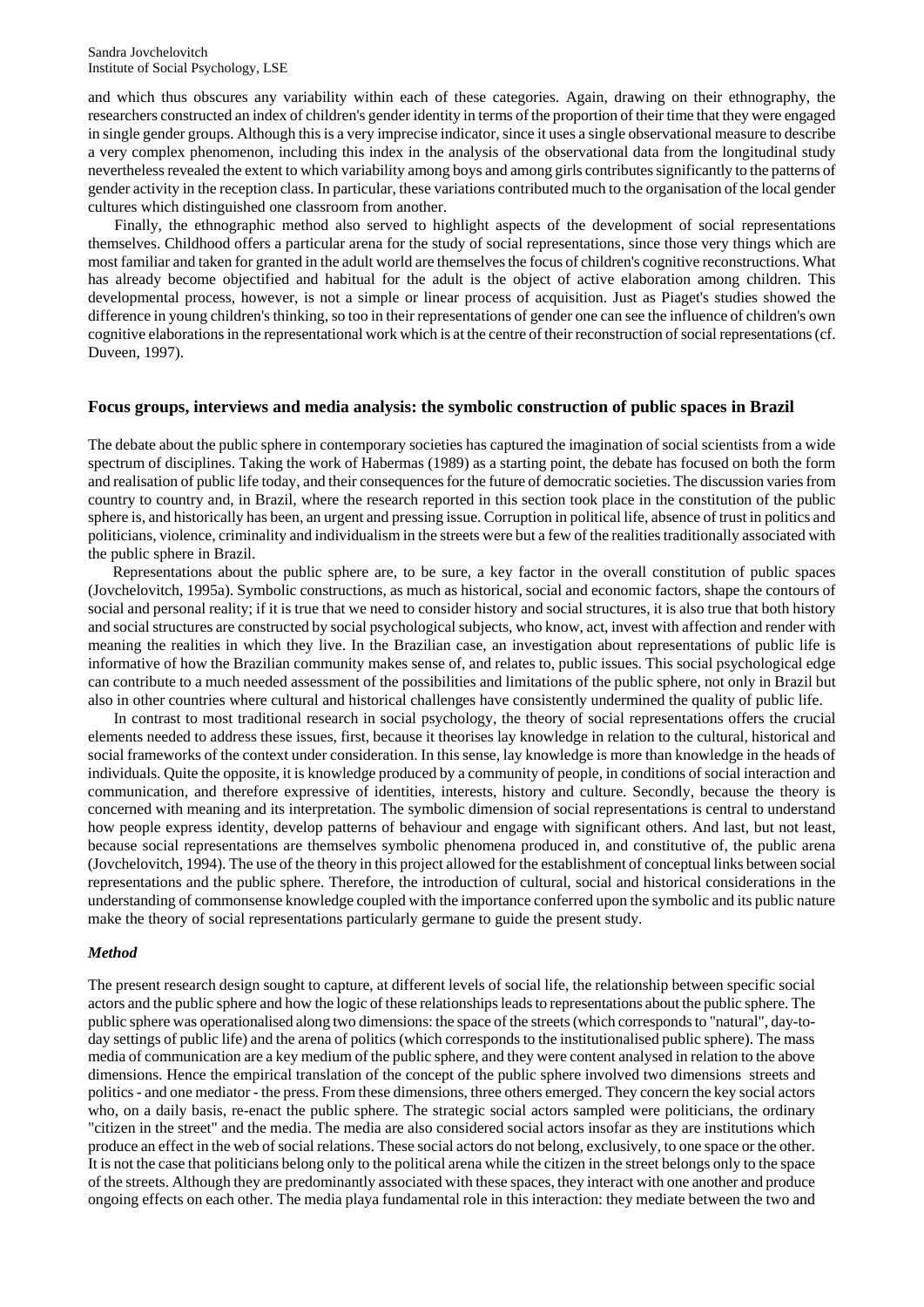interact with each of them at the same time. Table 1 shows the overall constitution of the sample.

Content analysis of the press, focus groups with the different categories of lay informants and narrative interviews with parliamentarians comprised the range of techniques selected to generate the data. The press analysis involved a selection of all articles related to the streets and to politics during May 1992, and the focus groups were centred in a discussion about the situation in the streets and in political life. The narrative interviews with politicians were conducted around the impeachment of the former Brazilian president, F. Collor de Mello who, in December 1992, became the first Brazilian president to be expelled from office on charges of corruption and misuse of public money. The impeachment was considered to be perhaps the most important event epitomising the conditions of public life and Brazil and this exemplary, and unprecedented, character led to its inclusion in the research. In contrast to other forms of in-depth interviewing the narrative interview leaves the field completely open to the interviewee, by simply asking subjects to tell the story of the event being studied (Bauer, 1996). Narrative interviews draw on the conceptual value of story-telling as one of the most fundamental forms of human communication (Barthes, 1988), and have been considered as a particularly useful method in the study of social representations (Jovchelovitch, 1995b; Laszlo, 1997; Rose, 1996). Table 1 shows the object and methods of study.

| Table 1 The object, methods and sample of the study |  |
|-----------------------------------------------------|--|
|-----------------------------------------------------|--|

| Key actors of the public sphere | Sample                                                                                                                                                                                                                                                | Method             |
|---------------------------------|-------------------------------------------------------------------------------------------------------------------------------------------------------------------------------------------------------------------------------------------------------|--------------------|
| The mass media                  | Five major Brazilian quality dailies<br>and the two most influential weekly<br>magazines: Folha de Silo Paulo;<br>Estado de Silo Paulo, Jomal do Brasil;<br>Zero Rora: Correio Brasiliense.<br>Magazines: <i>Vela</i> and <i>Isto E</i> for May 1992. | Content analysis   |
| Citizen in the street           | Professionals; manual workers, students;<br>taxi drivers; policeman; street children                                                                                                                                                                  | Focus groups       |
| Politicians                     | Members of the Brazilian Parliament<br>at federal level                                                                                                                                                                                               | Narrative analysis |

The analysis of the data was both qualitative and quantitative. It involved two general steps: data systematisation and data interpretation. Data systematisation was achieved by constructing coding frames for each one of the datasets that emerged. In the coding frame for the content analysis of the press the articles were treated as stories, and the analytical framework was an attempt to identify what the story was about - the event, who were the main actors in the story, and which claims and justifications were present in the story. The discussion in each one of the focus groups was systematised through a coding frame which considered three levels of content: descriptions about life in the streets and in politics; claims and explanations made regarding such descriptions, and, finally, strategies of coping, relating and feeling developed in relation to the situations the groups were discussing. The coding frame for the narrative interviews followed principles of narrative analysis (Riessman, 1993) and identified themes in the stories, the qualifications and metaphors associated with the themes, the main actors in the stories, the reasons and explanations given to the stories as well as their consequences, and the aftermath of the stories. Once the full dataset was coded, qualitative and quantitative analyses were carried out. The qualitative interpretation was based on the logic of the argumentation in the groups and interviews, the relations between the different categories coded and on the previous literature related to the overall picture emerging from the data. The quantitative analysis was carried out using descriptive statistics, cross-tabulations and correspondence analysis. Correspondence analysis<sup>[6](#page-7-0)</sup> proved particularly useful in regard to the corroboration of the qualitative interpretations as well as to the definition of the nuances and differences between the focus groups.

# *Results*

 $\overline{a}$ 

The analysis of the three empirical studies produced a strikingly similar representational field, marked by notions of fear, threat and individualism in the streets and corruption, self-interest and individualism in politics. These notions were brought together and explained by a central representation: the Brazilian character. It was this character, portrayed in the data as dubious, ambivalent, hybrid and of a "contaminated" nature, which justified the situation in the streets and in political life. The objectification of the streets and political life into the Brazilian character suggests that the blurred and ambivalent relationship between self and other in Brazil lies at the very heart of social representations of public life. Old metaphors of corrupt blood and a contaminated, ill, social body provide the anchors to contemporary representations of public life. These are deeply ingrained in Brazilian culture and self-interpretation, whose quest for a defined identity has been consistently undermined by the encounters of different peoples that shaped the cultural trajectory of the country (Ortiz, 1986; Quijano, 1993; Ribeiro, 1970).

These results suggest that the workings of social representations are inseparable from the historical and cultural features

<span id="page-7-0"></span> $6$  The use of this statistical method will be discussed in more detail in section 6.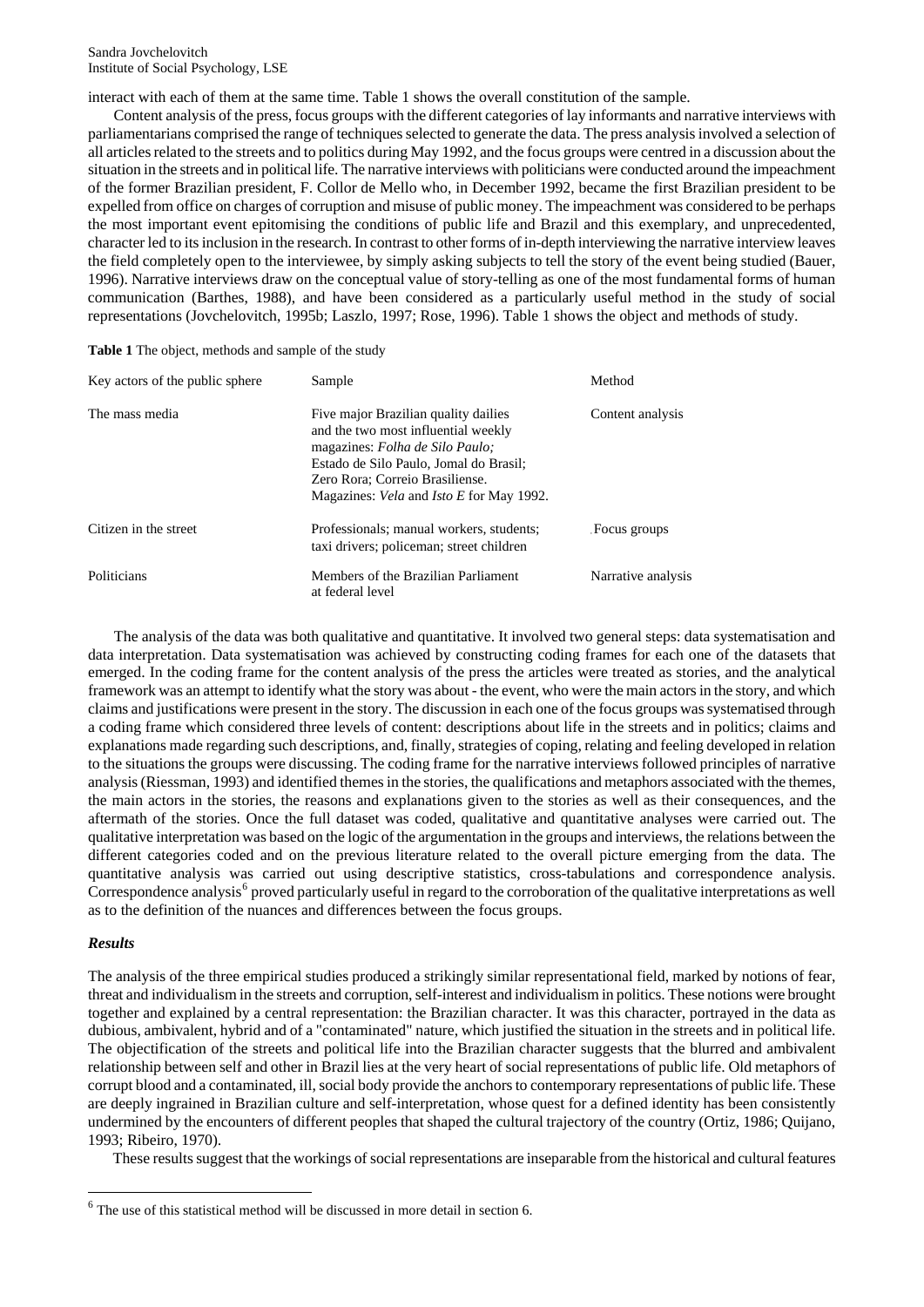of the society in which they develop and from the processes whereby a community struggles to maintain an identity, a sense of belonging and a location in the world.

# **Media analysis: Madness on British TV**

The problem addressed in this section concerns media representations of madness. The empirical focus is on British TV and how it portrays and represents madness, mental illness and people with mental health problems. There are only a handful of existing studies on how television represents issues around mental ill-health, although the two elements of the problem madness and media - have generated a huge literature (e.g. Philo, 1996; Rose, in press; Signorelli, 1989; Wahl, 1992). These studies uniformly conclude that mentally ill people are stigmatised in the Western media, especially through their association with violence.

There is a clear sociopolitical dimension to this stigmatisation. In Europe and North America, it is three decades since the start of the project to close down institutional asylums and have mentally ill people live in the community. Clearly, such policy moves affect the media, and it is likely that there will be an effect of the media on the development of policy. It is clear that people with serious mental health problems express a strong preference for community living over institutional living (Rose, Ford, Lindley, Gawith & the KCW Users' Group, 1998). Looking at media representations is one way of finding out if the "community" accepts such government policy or is hostile to it.

In the present research social representation theory was chosen as the social psychological theory best equipped to provide concepts for analysing the media. The mass media are social in their production (Allen, 1992), social in their texts (Fiske, 1987) and social in their consumption (Livingstone, 1991). Concomitantly, the theory of social representations operates at a much more social, collective level than most social psychological theory (Farr, 1996; Moscovici, 1984).

There is also a much more specific reason for using social representation theory to analyse representations of madness on *television.* Many media are partially visual, yet have been analysed by some as if they were only made up of words (e.g. Wearing, 1989; cf. De Rosa, 1987). Social representation theory permits us to look at the visual side of television through the concept of objectification. That representations contain the dimension of the concrete and visible proves very helpful in the attempt to understand the structure and operation of representations of madness on television in a Western country at the close of the twentieth century.

# *From theory* **to** *method*

The method used here has its roots in early content analysis (Berelson, 1952) whilst taking its theoretical basis from social representation theory. The chosen method allows one to properly quantify meaning in the present context. Additionally, taking up criticisms by deconstructionists, the method also acknowledges that what is *absent* from a text is as important as what is present. For the present purposes, if, for instance, positively valued meanings are completely absent from the television text on madness, this would be highly significant. This also tells us that we should include in a coding frame meanings that we do not expect as well as those that we do. The formal instrument used in the analysis was a coding frame [Table].

As can be seen, the coding frame has a hierarchical structure. At the most detailed level of the instrument are a large number of semantic categories which can be allocated to analytic units. The reason for the large number of categories is to capture the idea that madness has multiple meanings. At the same time the coding frame has the capacity to reject the hypothesis of multiple meanings. Common sense might say that "mental illness" is represented in close proximity to the category of "illness". From the present point of view, it would then be expected that nearly all the coding allocations fall into this category and it would have been shown that the social object "madness" is conceptualised in terms of the medical discourse "illness". This is not, however, what was discovered.

A further point to note about the detailed categories is that positive evaluations are included. We do not want to preempt the idea that all representations of madness on television are negative. Conversely, if these categories are empty, this would be highly significant.

Representations are not pure content, nor are they only semantic. Stories in the media have a structure, just as Propp (1969) proposed with the analysis of folk-tales. The structuralist position that structure carries significance is put to use in having a first level to the coding frame which allocates a narrative element each time a coding is made. For example, an analytic unit might be coded "narrative description" as well as "danger".

# *Selection, translation and transcription*

The coding frame is applied to a body of data which is subjected to procedures that turn moving pictures and spoken discourse into a form amenable to content analysis. First, there are the steps to do with *selection.* At the beginning a broad sweep of prime-time popular TV programmes was selected. This included news and current affairs, documentaries, soap operas, drama serials and situation comedies. Over a two-month period in 1992, 157 hours of data were collected by videotape. It must be made clear that these are procedures of selection and are not concept tree.

For selecting extracts depicting madness, a definition by Wahl (1992) was used: "I would favour, for example, the presence, *within the media presentation,* of a specific psychiatric label (including slang designations such as 'crazy', 'madman' etc., as well as formal diagnoses such as schizophrenia or depression) or indication of receipt of psychiatric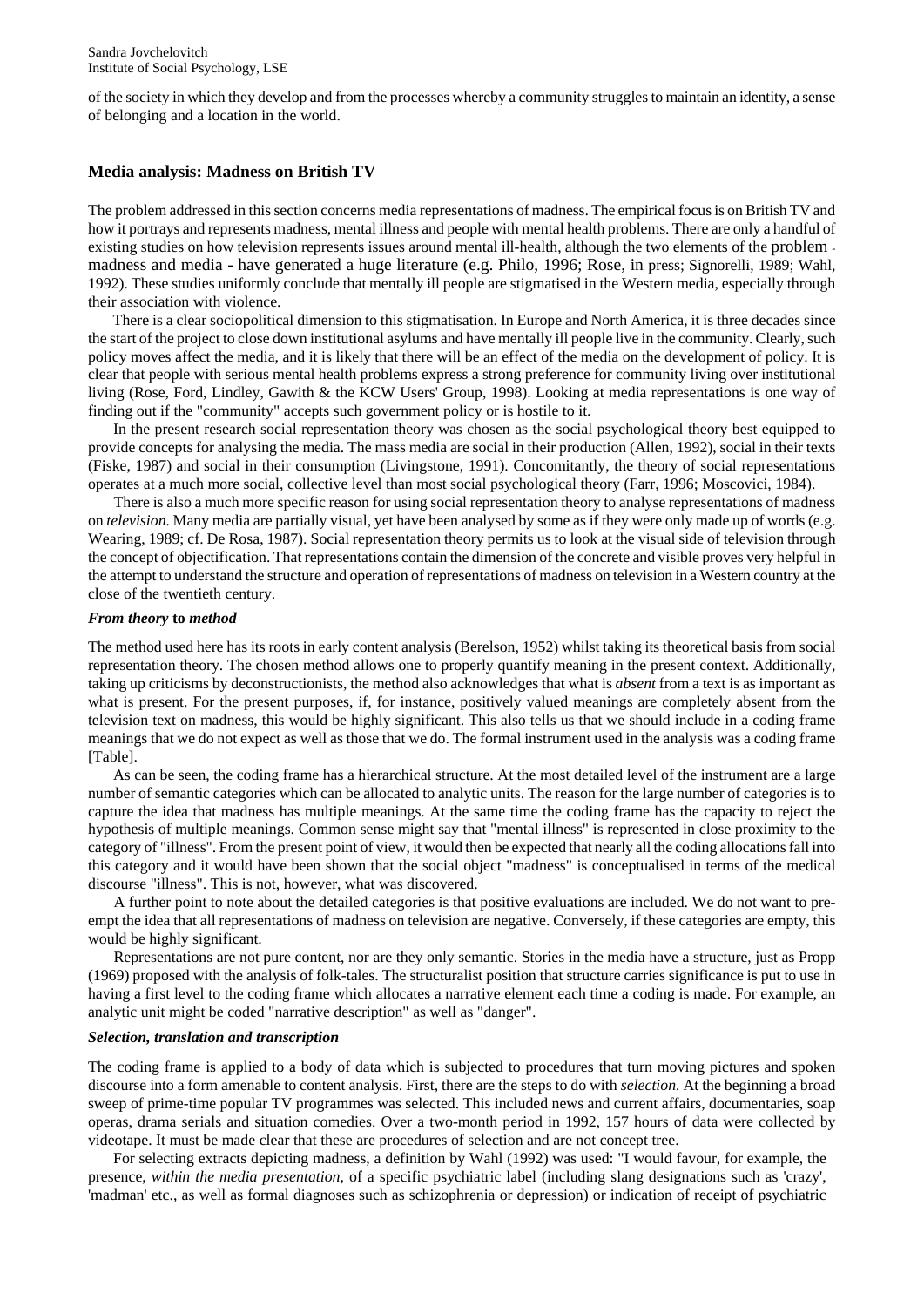treatment as the appropriate criteria" (Wahl, 1992, p. 350).

A further problem with selecting the dataset concerns metaphors. Mental illness terminology is routinely used as tease and insult - "you're a raving nutter"; "who is this loony schizo"; "she's mad about the boy". These uses of mental illness terminology are important for the overall representation of madness on television. They were noted in the analysis to be described here.

Metaphorical use of mental illness terminology can be more tightly or more loosely connected with other representations of madness. There remains the question of what metaphorical uses to include. However, if language is a system, then signs belonging to one context appearing in a completely different one will still carry some of the weight of the initial meaning. At first sight, the popular phrase "she's mad about the boy" seems to have little to do with psychiatric disorder. But the term "mad", generic for centuries, is still tinged with notions of extreme and excess, and even emotional danger, when located in its new context.

Finally, both visual and verbal elements of the text were transcribed so that the transcript looked like the script for a play, in two columns, one describing the visuals and one the spoken text. [Table].

The unit of analysis was the camera shot. When the camera switched to a new shot, a new unit of analysis begins (Rose, 1996; Rose, in press). The visual transcription consisted in a brief description of the action, a note of who was in the shot, and a note of the camera angle. The codes are shown in [Table]. The verbal transcription was a "verbatim" record of the spoken word. Pauses, hesitations or supra-linguistic features like changes in intonation were judged not to be of a significance that would justify the work needed to transcribe them.

# *Coding*

Once transcribed, a coding is ascribed to each unit of analysis. For the visual dimension first, the camera angle of each shot in the dataset is coded. Secondly, a note is made of whether the shot is a single shot, a two-shot (two people in frame) or a group shot. Finally, a count is made of the number of shots that use shadowy lighting and the number of times music is used and its nature.

The verbal material was not, of course, coded independently of the visual. The spoken discourse is critical in making a decision about the codes to be allocated to each unit. Visual and verbal were taken together to provide a coding allocation to each unit of the appropriate narrative element, a subdivision of the narrative element and a detailed content category. For example: (Ala) scene setting, disruptive, danger; (B2f) narrative description, reconstruction, sickness; (C2) explanation, medical; (D2c) resolution, absent, neglect.

The totals of the different codes in over 2,000 units of analysis were then calculated. Besides quantification, the analysis also took care of structural features of stories to properly assess the semantics of madness on television.

# *Results*

[Table], shows the outcome of the analysis of representations of madness for the first two narrative elements (scene setting and narrative description) for the news. It should be read like a map. It shows the points of emphasis and stress and the points of lack and absence in the news data. It would not be sensible to say there was "twice as much danger as sickness" although a metric reading of the figures would come to that conclusion. It makes more sense to say that danger dominated themes of sickness and that the lack of themes of success and coping say something significant about how mental health problems are represented on the news. What is absent is just as important as what is present, as semioticians have shown.

It was possible, with the visual material, to employ a method of contrasts. Since both mentally ill and non-mentally ill people appear in the programming, their visual depiction can be compared. [Table] shows such a comparison. It shows that the mentally ill character (Mrs Bishop) was much more likely to be filmed alone and in close-up than either the other main character in the story (Mr Sugden) or other characters in general. This finding was repeated for other genres, the news and drama. It carries the meaning of an isolated, emotionally scrutinised person. Others are filmed as couples or in groups, social shots that usually require a medium wide angle.

A further important result was that structure carries meaning. In the present audio-visual material, structure has been conceptualised in terms of narrative form (Propp, 1969). Narrative structure on television is often open, for instance, in soap operas, to keep up the suspense. But the analysis of narrative structure in the representation of people designated mad showed that lack of narrative closure was the norm. This of course adds weight to the idea that representations of madness on television are chaotic and resist fixity. Here we see representations as often structureless. [Table] shows the results of the analysis of narrative structure in drama programmes. The majority of sequences have either no ending at all or no restoration of social harmony.

The representations of madness and of persons designated psychiatrically ill in the media carry multiple meanings and refer to an unstable concept. The visual representations marked the mad person as different and the semantics of the field are fluid and uncertain. This structure (or lack of it) of meaning poses a semiotic threat. It could be said that the mad person inhabits a realm of otherness in popular imagination.

But there is still another level of threat. The most common representation in the data was of psychiatry as associated with danger, the mad person as violent, often murderously so. In the news, 70% of the mentally ill people portrayed were associated with violence. This stands in stark contrast to the estimated 92% of people with serious mental health problems who will never be violent and that age, gender and drug and alcohol use are better predictors of violence than mental illness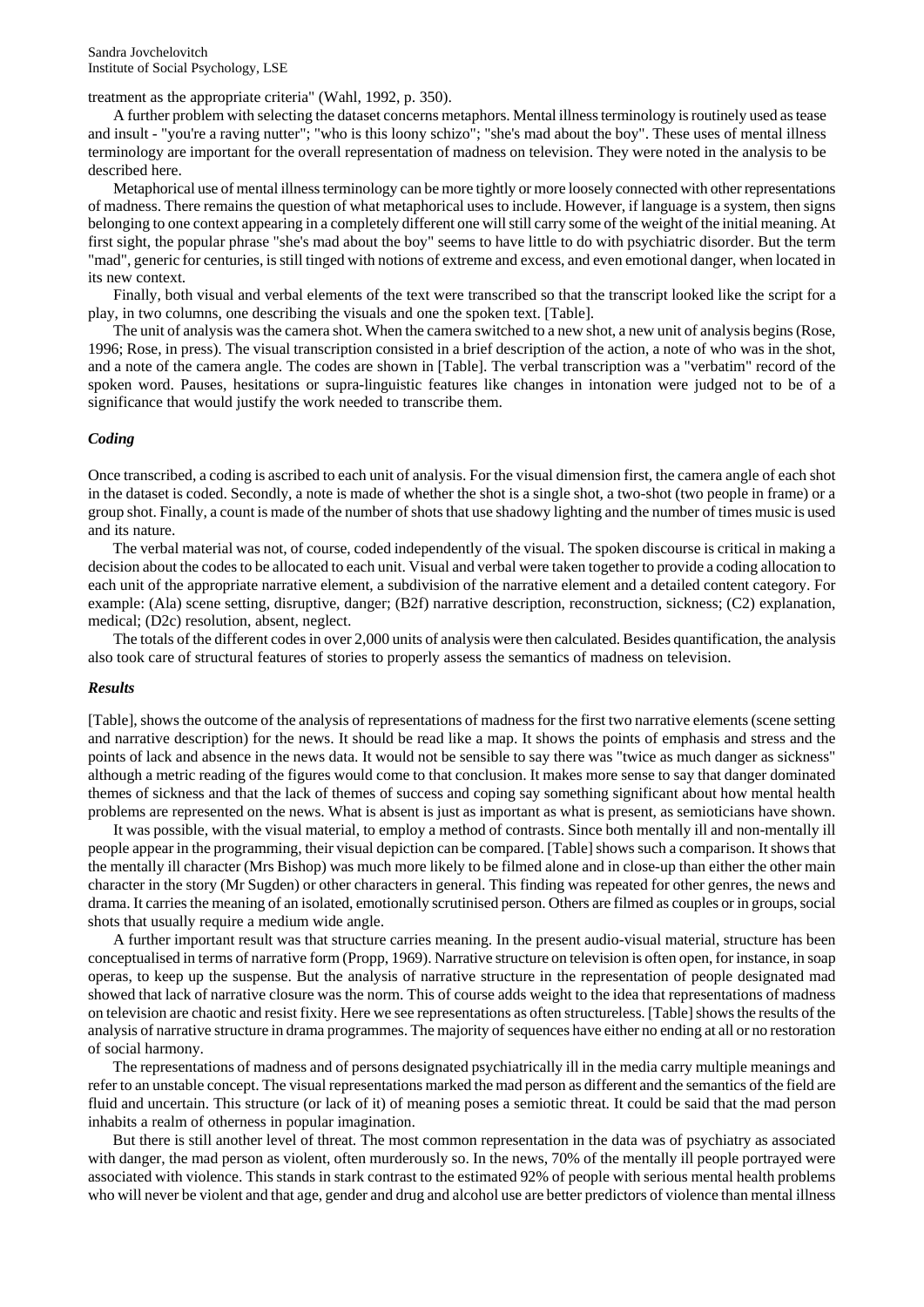### (Swanson, Holzer, Ganju & Jono, 1990).

The visual representations and narrative structure are revealed as marking the mad person as different, in scrutinising visual shots and in a narrative which lacks the structure inferred as universal by narrative analysts. There is evidence that these portrayals affect the perceptions of the general public making the otherness of the mental patient doubly relevant. Therefore this is a type of arena where the theory of social representations can affect public policy.

# **The analysis of word associations: Androgyny in everyday thinking**

Social psychology has witnessed numerous conceptions of androgyny. Lorenzi-Cioldi (1996) has organised these conceptions into three consecutive types, according to their emphasis on the content or on the structure of the androgynous personality. The inaugural type of androgyny is that of a person who achieves the co-presence and psychological balance of masculine and feminine sex-typed characteristics or stereotypes (Bern, 1974). *Masculine or feminine,* the androgyne alternates the gender characteristics in behaviours depending on their situational appropriateness. Gender characteristics and stereotypes remain clearly separated and recognisable. According to the subsequent type of androgyny, which Lorenzi-Cioldi named fusion, the androgyne is *both masculine and feminine* in single circumstances (e.g. Heilbrun, 1986). Androgyny proceeds from the mixture of the feminine and masculine domains that blends their specificities and boundaries, and makes them indistinguishable. Current conceptions of androgyny, which can be referred to as transcendence, radicalise the previous ones by highlighting cognitive processes that lead individuals to deflate or even abandon gender-based perceptions and behaviours (e.g. Bem, 1993). *Neither masculine nor feminine,* the androgynous person is then portrayed by his or her indifference with respect to the gender polarity and his or her enactment of more piecemeal and person-based differentiations. Lorenzi-Cio1di (1994) suggested that these three types of androgyny have emerged not only among social psychologists, but also in the individuals' lay representations.

Social representations are tools for social communication and are therefore more concrete than scientific concepts and convey more figurative elements. Each one of the conceptions of androgyny outlined above is turned into a specific image of a human being. That is, social representations are objectified by reference to specific persons or by superimposing analogies and metaphors on to the concepts (cf. section 2). This section reports an illustration of the way lay representations of androgyny mirror, to some extent, those produced by science.

The field of androgyny provides a timeliness case for studying social representations because it challenges the traditional system of classification of beings and behaviours in terms of the gender dichotomy. Androgyny is something strange, complex and abstract, which must be objectified, and thus turned into something more concrete. It is often perceived either in "downgraded" ways, as sexual anomaly and monstrosity, as ambivalence and homosexuality, or in flattering ways, as harmony and wholeness, as increased behavioural potentialities. Hence, androgyny becomes a social representation by adding worth or worthlessness, and flesh, to scientific models of how people act in their social world.

# *Method*

 $\overline{a}$ 

As part of a wider programme of research (Lorenzi-Cioldi, 1994), spontaneous answers to the question *What does the word androgyny call to your mind?* were gathered among 48 male and female students. Multiple-choice questions then invited the participants to specify the target people activated in responding to the open question. Questions were worded as: *Did you think of* (a man, a woman, a person in general, other); *Did you think of someone in particular* (an acquaintance, a famous person, other)?

Before running the statistical analysis, the responses were slightly simplified. For example, all words were used in the singular and names of famous people from the media (e.g. Michael Jackson) were summarised as *famous man* or *famous woman*. The most important simplification related to the three terms "or", "and" and "neither/nor.. .". These terms exemplify in turn the three major types of androgyny outlined above: androgyny as co-presence (enactment of masculinity or femininity), as fusion (enactment of masculinity and femininity), and as transcendence (enactment of neither masculinity nor femininity). However, such terms were kept only when they explicitly referred to the three types of androgyny (e.g. "man and woman", "virility and gentleness"). The simplified responses comprised a total of about 700 words, 40% of which were distinct. Finally, a matrix crosstabulating individual respondents by the 77 words mentioned by at least two participants was analysed.

The respondents-by- 77 wordsmatrix was subjected to a lexical correspondence analysis (see Doise, Clemence & Lorenzi-Cioldi, 1993, pp. 14[7](#page-10-0)-153; Lorenzi-Cioldi, 1997, pp. 219-239)<sup>7</sup>. Dimensions derived from this analysis cluster words according to their co-occurrence. Specifically, two words stand all the closer in space as they are associated in the answers of several participants, and are placed further away from other words with which they are less associated. Each word comes with an index which indicates the weight of this word in the construction of the dimensions. Only words with a substantial value on this index are considered for interpreting a dimension. For interpreting the word clusters, two-

<span id="page-10-0"></span><sup>&</sup>lt;sup>7</sup> The method of lexical correspondence analysis is a direct derivative from correspondence analysis (Greenacre, 1984; Van de Geer, 1993) which is itself a derivation from a method called "quantification on response patterns" (Hayashi, 1950). There are also studies which use not only correspondence analysis of word associations but automatic factoring and clustering of large corpuses of verbal data like interviews and textual media data (e.g. Lahlou, 1996).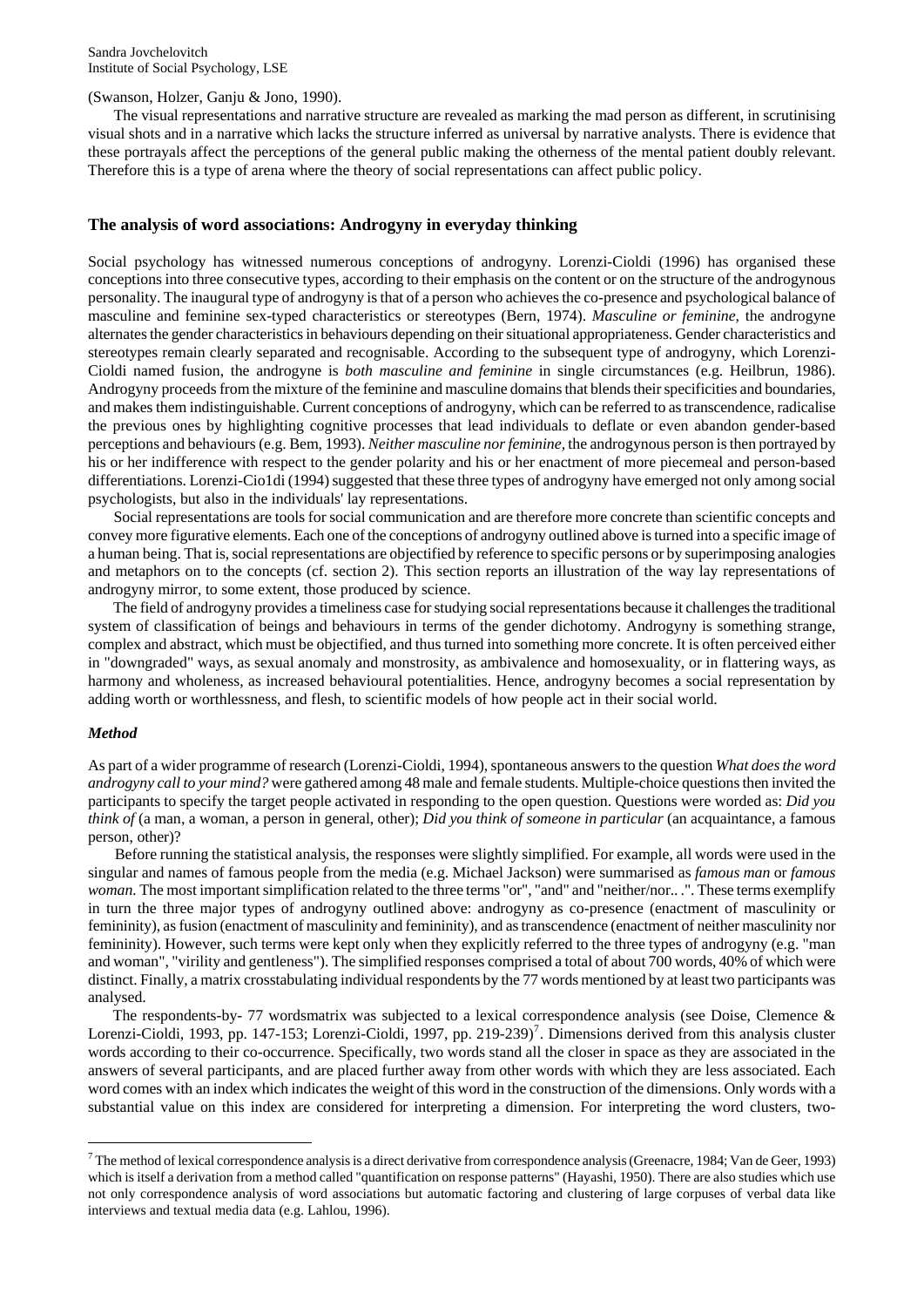dimensional solutions are frequently used in correspondence analysis. Proximal words are considered a key to the contents of social representations of androgyny. Additionally, social and other attributes of respondents can be projected into the word-correspondence space. The positions of these attributes relative to the word clusters provide information about which class of respondents produced which word clusters about androgyny. The location of the first letter of each word specifies the exact location in the two-dimensional solution.

# *Results*

The results of correspondence analysis (Figure) show the opposition of a symbolic and abstract androgyny to the left, and a more concrete and personified one to the right. The first pole includes *neither masculine nor feminine, neither man nor woman,* and the word *nonidentity,* which characterise androgyny in a transcendent way. The passive variables attest to this alternative androgyny perceived as a sublimated wholeness: androgyny appears here as the exclusive reference to generic "persons". Nominalised words appear at the opposite pole of this dimension. Here, androgyny is resolutely concrete with an ample illustration of characters, most often from the mass media. It is also subject to value judgements. This pole includes a number of words which are scattered along the second dimension.

On one pole of the second dimension, there are words like *harmonious opposite, entirety, archetype, totality.* Associated with *ideal,* these words disclose a positively valued androgyny. On the other pole we find words like *notorious women, womanish man* and *mannish woman, homosexual, ambiguous* or *confusion,* together with the qualifiers *disturbing* and *mysterious.* This contrast seems to fit well with a distinction between the interiority and the appearance of the androgyne. It is also a separation of its most abstract, positively valued, and most concrete, often negative, components. On the concrete side, androgyny is bound to everyday life, to the discourse of the media, and reminds one more of a paradoxical and even deviant unity. This paradoxical component of androgyny stems more from the exteriority, the noticeable, than from a kind of depth psychology. It is worth noting that the prepositions "and" (linked to sex fusion) as well as "or" (alternation) tend to be positioned coherently on this second dimension, toward interiority and toward appearance, respectively. The fusion of sexes, exemplified by the *Yin-Yang,* refers to a coalescence projected into a totality that is desirable although confined to the interiority. On the other side, the "or" reduces androgyny to its visible components, at the same time aesthetic, troublesome and ambiguous. On the concrete side, androgyny is more the conflicting combination of the masculine and the feminine than the dissolution of their boundaries.

Interesting facts emerge from the positioning of the passive variables (target people). References to a "man" likened to a generic "person" appear on the pole of interiority. Conversely, the "famous person", as well as the exclusive reference to the "woman" and the simultaneous designation of both sexes, appear toward concrete androgyny. Thus the referent's prototype for the most abstract definition of androgyny is "man" taken in isolation or linked to a "person" in general. When androgyny is in a way carved into the bodies and attitudes of famous people, the referents focus on the "woman", or else on both sexes simultaneously.

This correspondence analysis brings to light very diverse structural principles of the social representation of androgyny. On the whole, it shows that androgyny cannot do easily without a concrete figure of the androgyne featuring an ambiguous and troublesome being, womanish man or mannish woman, or even homosexual. Nevertheless, the analysis suggests that androgyny *can* be dissociated from such figures to become more abstract. These results also stress that men and women (target people) foster different relationships with each one of these representations of androgyny. The generic person and man, on the one hand, and woman, on the other hand, do not share in the same way in these androgyny figures, particularly according to the lines of being and appearance. These results testify that androgyny expresses itself in the opposition of the concrete and the abstract, of the image and the model, of the individual in the flesh and the symbol: this notion is definitely plural. However, the examination of the reference frames reveals that the androgynous solution to the problem of sex differences, that of a personal identity devised as the mid-term between the genders, still maintains different relationships toward men and women. This is counter to the hope that presided over its emergence. Man remains closer to a generic image - and potentially androgynous - of the "person" in general.

# **Questionnaires: The individual, the community and democracy in post-communist Europe**

For 40 years, until 1989, European countries were separated by different ideologies and by rival political systems: the nations of the previous Soviet bloc and Western democracies. Many of the values which were part of a common European heritage since the Renaissance and Humanism, such as freedom, agency, individual rights and individual responsibility, were rejected by the communist regimes. At the same time, extreme forms of individualism developed in certain Western European nations during the same period.

The background to this project was the ending of the cold war following the collapse of communism in Europe in 1989. The main interest of this project was not in political, economic and historical phenomena as such, but in how these different phenomena were represented in the minds of ordinary people and how they were expressed in their language and communication. In view of these historical events the following questions were asked: Do people in the post-communist countries of Central Europe, after 40 years of totalitarian collectivism, still adhere to the values of the common European heritage? What is the meaning of "the individual" today, in Western democracies and in Central European post-communist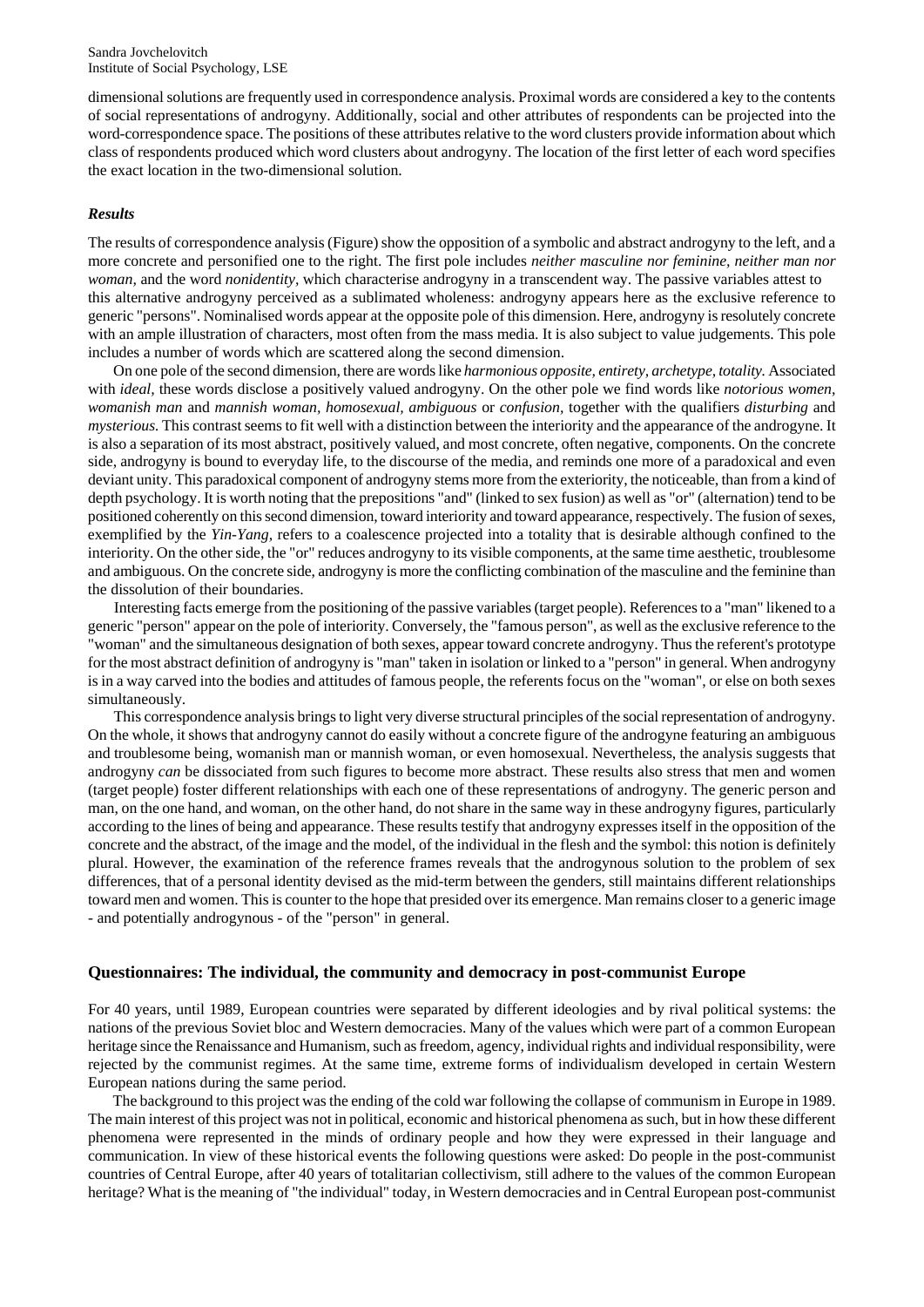nations? Which issues are important for the well-being of the individual and how do they relate to the political and economic circumstances of those individuals? What is the meaning of "democracy" in the nations with a traditional democratic system and in those who were subjected to totalitarian collectivism and who lived in "people's democracies"? In the latter, "Soviet democracy" or "proletarian democracy" was clearly distinguished from "bourgeois democracy". "Soviet democracy" was defined by Lenin in terms of "the systematic use of violence" and of the "force against persons", by Stalin as "democracy for the working class" and by Vyshinski as "dictatorship of the proletariat". It was conceivable that for people in postcommunist countries "democracy" could be aflf1liated with the negative images of violence and force against particular persons and minorities.

Propaganda tries to transform ideology into culture, to make it a part of common sense (Moscovici, 1976; Moscovici & Markova, 1998; cf. also section 2). The processes that were studied with respect to the individual, the community and democracy were: similar to those explored by Moscovici with respect to psychoanalysis in France in the late 1950s, when the Catholic Church and Marxists, using propaganda, tried to make their ideologies part of culture and build it into common sense. Moreover, when living in a particular social, cultural and political system, people unreflectively adopt ideas and ways of thinking which are implicitly imposed upon them by that system. Even if they disagree and oppose that system at a conscious level, the system creates and defines their social reality and pervades daily language. Representations are expressed through language and, at the same time, language itself is an object of social representations. It was the interdependence between language and social representations that has been explored.

The study used multiple methods (word association tasks, rating scales, questionnaires, interviews and discussion groups) to capture different levels of awareness of the respondents (Markova, 1996; Moodie, Markova & Plichtova, 1995). Thus it was assumed that in studying word associations, the respondents give spontaneous and relatively unreflected responses. In contrast, in rating scales they have to consider a level at which the term in question should be evaluated, and thus rating scales provide more reflected responses; in interviews the respondents also justify their answer while in discussion groups they are confronted with other people's point of view and they therefore argue and reflect more deeply upon their own perspectives. The respondents were from the following six European nations: three post-communist nations (Slovakia, Czech Republic and Hungary) and three western European nations (Scotland, England and France). Altogether, approximately 2,600 respondents in each nation, comprising two generations, those aged be1ween l8\_23 years and those between 40-45 years, took part in the study. The older generation was born around the time of the communist takeover in central and eastern Europe (1948 in Czechoslovakia). The younger generation was born around the period of the invasion of Czechoslovakia in 1968 and grew up during the period of so-called "normalisation". Half of the participants were men and half were women, half were educated to university entrance level and half had qualifications below that level.

Here we focus on the results based on quantitative data. The data from word associations and rating scales were collected twice; first, in 1994, with focus on the individual and social! collective issues (Markova *et al.,* 1998; Moodie, Markova, Farr & Plichtova, 1997); second, in 1996, with focus on democracy and the individual.

In the word association task respondents were presented, in 1994, with 38 and in 1996 with 30 political, ideological and economic terms. These particular terms referred to important political and economic phenomena in central and western Europe. Rating scales contained the same term as the word associations tasks and respondents were asked to rate each of the terms on five-point scales to find out how these terms were important for the individual or for the local community or for democracy.

Word associations were studied using the semantic space analysis and content analysis. The former was carried out to represent the structure of associations, using, first, the program PROXIMITIES to compute the similarity matrices for the distribution of the frequency of associations to each stimulus word; secondly, matrices were subjected to multidimensional scaling using ALSCAL, resulting in a two-dimensional graphic representations. Terms with similar distributions of associations appeared close together while unrelated terms appeared more distantly on the plot. The plot represented a descriptive map of terms and their clusters. It was found that the structures of the representations of "the individual", "the community" and "democracy" were formed, in all cases, by the core terms (freedom, justice, human rights, selfdetermination) which were relatively stable across all six nations. In contrast, the flexible periphery terms appeared to depend on economic, ideological and political circumstances of the nations involved.

Content analysis of the associations to "the individual", "the community" and "democracy" corroborated the existence of a stable core with "freedom" being the most frequent association for all three terms. However, while for the Western nations "community" was represented as a positive and meaningful concept although often as something belonging to the past, in the post-communist nations, community was destroyed during the years of communist domination and was represented as a negative or meaningless concept.

Data from rating scales were subjected to three kinds of analyses. First, to a descriptive analysis based on mean scores; these data showed that the four most highly evaluated terms both in central and western Europe were "freedom", "peace", "justice" and "human rights". Secondly, to a factor analysis of the whole sample of six nations to identify groups of terms which were interrelated. It was found that the factor "the individual in a democratic society" (human rights, freedom, democracy, justice, peace") and the factor "the individual in a market economy") ("privatisation, private enterprise and market economy") accounted for most variance. Finally, to a series of stepwise discriminant function analyses (cf. Doise, Clemence & Lorenzi-Cioldi, 1993) in order to identify the following: (1) which factors, or combination of factors, discriminated between the total sample of central Europeans from the total sample of western Europeans; (2) which factors discriminated between the three nations within central Europe and also the three nations within western Europe. It was found that all the factors, except for "the individual in a democratic society" discriminated between central and western European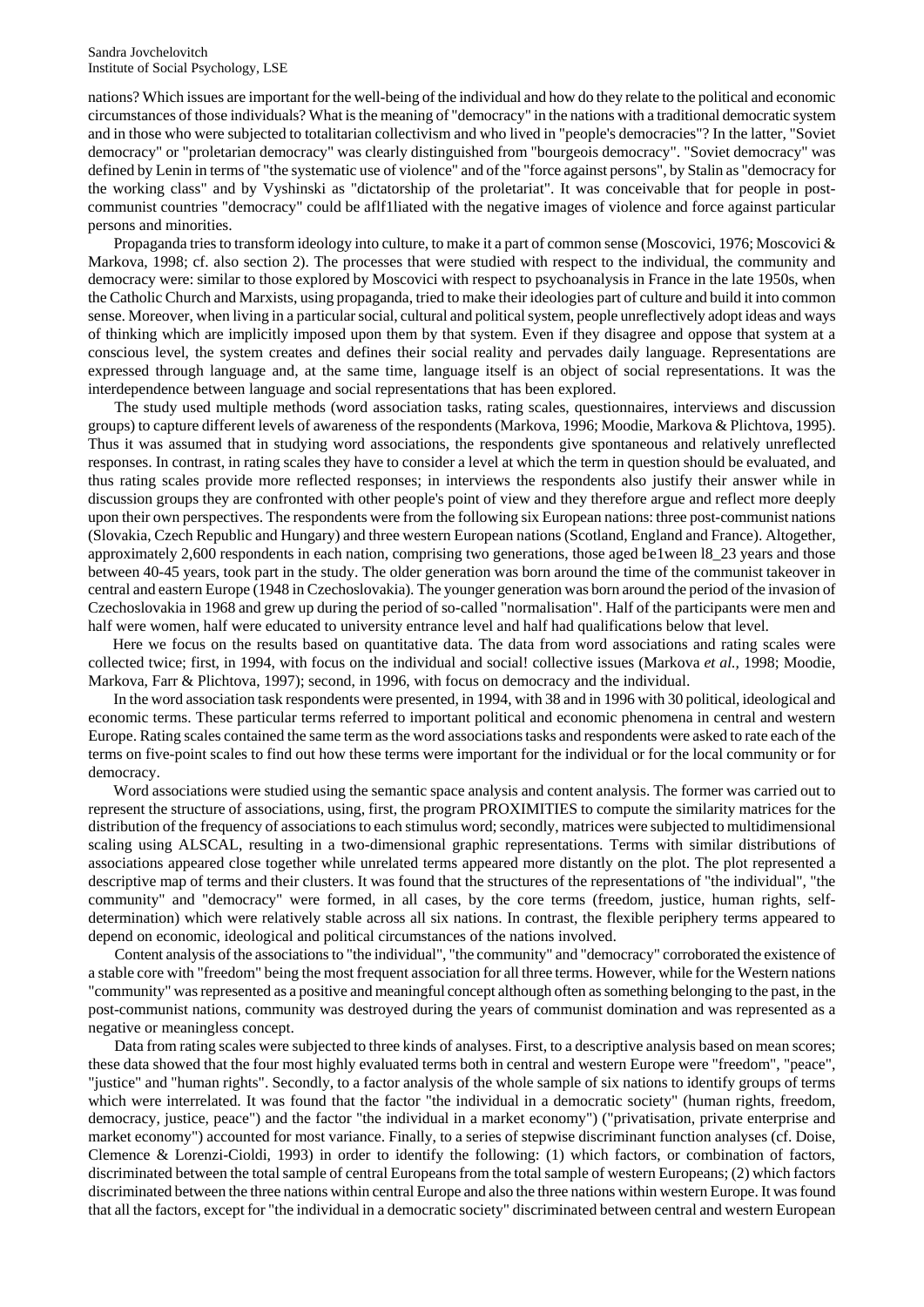nations. Respondents from western Europe rated more positively the well-being of the individual on "wealth", "collective values" and "community"; respondents from central Europe rated more positively the factors relating to "the individual in market economy", "the state" and "the self'.

In general, this study has shown several things. First, the content of lay people's representations of the individual, the community and democracy suggests that some of them reflect traditions and cultural values of a common European heritage that have not been destroyed under Soviet rule, despite indoctrination at school and imposed totalitarian collectivism (Markova, 1997). It is also significant that democracy is included among these values and is related in the first place to freedom and to human rights rather than to, say, the market economy. Secondly, these findings add further weight to those of other researchers, showing that social representations are structured and contain some relatively stable and relatively flexible components at different hierarchical levels (Abric, 1993; Wagner, Valencia & Elejabarrieta, 1996). However, these structures are not static but are processes that are reconstructed in the socio-economic conditions in which they take place (Flament, 1994). Thirdly, we have shown that by using the theory of social representations, social psychology can contribute significantly to the study of macrosocial phenomena that have been, until now, studied mainly by sociology, economics and politics.

# **Experiments on social representations**

Experimentation poses a specific problem for research on social representations. Since representations are representations of the social world of the subject and because experimental situations, especially in laboratories, carry significant meanings themselves, the researcher necessarily becomes part of the subject's interpretation of the experimental situation. This problem is not unique to social representation research, but it is within the frame of this theory where its potential consequences become acutely important (Farr, 1976, 1984).

In the first stages of a research qualitative methods like the ones covered in sections 3 to 5 are the method of choice. In later stages questionnaires and experiments can playa role in uncovering elements, processes and structures of social representations which are less accessible. Particularly for experimentation, it is necessary to have a detailed knowledge of the semantics and symbolism which can only be discovered by exploratory approaches.

Due to their consensuality and to their being part and parcel of social reality social representations are not destined to play the part of dependent variables in experimental designs. It is virtually inconceivable how to produce something which comes close to a representation by the short-term manipulations which experiments typically consist of. The place where representations have entered experimental designs is as independent variables. Used as independent variables, social representations can be strictly tested for specific contents and characteristics. The results of such experiments are, however, never universal but limited to the specific population and group to which the subjects pertain.

A by now classical experiment is Faucheux and Moscovici' s (1968) research on the effects of different representations in an experimental game. They told their subjects that they were playing against an impersonal opponent who would react to their own moves either by chance or as nature would. According to their representations of chance and nature, subjects in the chance-condition perceived the moves of the opponent as malevolent and capricious, while those in the nature-condition saw them as more benign, neutral and systematic. The subjects' exploitative behaviour and self-esteem differed systematically.

Using an experimental questionnaire design, Wagner, Elejabarrieta & Lahnsteiner (1995) tested which metaphors Austrian people use to understand the natural process of conception and the interaction of sperm and ova. It was hypothesised that the popularised scientific insight into the role of sperm and ova in fecundisation will be understood in terms of sex-role metaphors such that the behaviour of sperm is likened to male and the behaviour of ova to female sex-role stereotypical activity. The rationale is that on the one hand the interaction of these two biological cells has most likely never been directly observed by normal people. Hence, this void of cognitive evidence affords to be filled by imagination. On the other hand, the sperm and ova each stem from one of the two sexes and therefore may carry some of the sex's characteristics. Such ideas can be attributed to the role which sympathetic magic plays in everyday thinking (Rozin & Nemeroff, 1990). Magical thinking often applies the metonymic principle according to which the part, e.g. sperm and ovum, can stand for the whole, e.g. man and woman respectively. It was further expected that metaphor use in understanding sperm-ovum interaction will depend on the subjects' sex-role ideology. Sex-role conservative subjects should more strongly attribute sexrole stereotypical characteristics on to the gametes than sex-role liberal subjects who subscribe to a more egalitarian world view.

The experimental design involved, first, adjective polarity scales using sex-role critical as well as sex-role neutral adjectives. Secondly, in a 2 x 2 experimental design metaphorical comparisons were crossed along two dimensions. The first dimension likened sperm-ovum interaction either to a social or a non-social domain. A man meeting a woman, for example, would be a social event while a mouse meeting a cat would be a non-social event. The second dimension varied the principal actor in each metaphorical comparison. On one occasion the metaphorical substituted for the sperm and on the other the substitute of the ovum was the principal actor [Table].

All hypotheses were confirmed. First, the sperm was attributed significantly with more male-stereotypical characteristics (hard, active, fast, dominant) than the ovum (soft, passive, slow, submissive). Secondly, subjects preferred significantly more social than non-social metaphorical comparisons and also those comparisons where the sperm was the principal actor than where the ovum was the principal actor. Both effects were significantly stronger for sex-role conservative than for sex-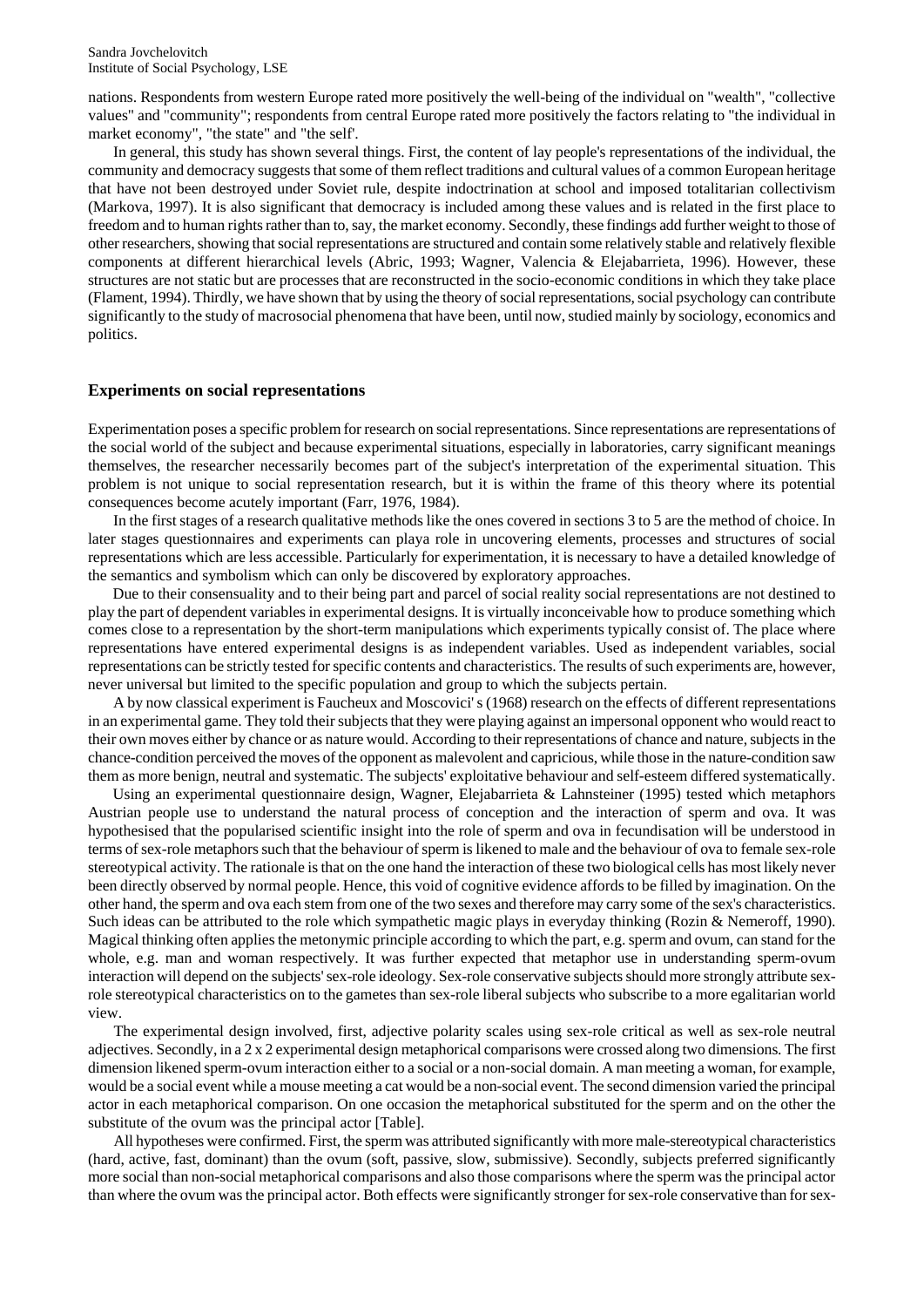role liberal subjects (see also Wagner, 1998b).

The authors conclude that by comparing gametes and ova in the female womb metaphorically to men and women in social and sexual life, the process of fertilisation becomes as intelligible, "real" and "tangible" as sexual interaction and intercourse in real life. The previously abstract entities of sperm and ovum known from popular science become converted into concrete entities with specific attributes; the cells, invisible to the unaided eye, become part of our everyday world. But this objectified conception of sperm and ovum cells is not a neutral conception. With the process of selecting and using a specific metaphor the source domain of the metaphor is converted into the symbol of the formerly unknown cellular entities. The new objects which are thereby created, the "socialised" sperm and ova, also possess new attributes unknown to biologists. The evaluatively neutral description of fertilisation in the scientific universe gives no grounds for thinking of sperm as active, hard and dominant and of ova as passive, soft and submissive. These moral and evaluative attributes make sense only in the consensual universe of everyday thinking and communication. Metaphors and attributes in everyday understanding are not applied because they reflect some truth about a phenomenon, but because they are good to think (Wagner, Elejabarrieta & Lahnsteiner, 1995, p. 684).

# **Conclusions**

Social representation theory was introduced to the French-speaking social psychological community in 1961 through Moscovici's book-length study on how psychoanalysis became part of everyday understanding and discourse in France in the 1950s. Moscovici (1963) first presented the concept of social representation to the English-speaking community in an Annual Review paper on attitudes and opinions. While emerging from a French tradition of research on the popularisation of science, social representation theory was from the beginning a more general approach.

Paradoxically, a somewhat related approach can be found right at the cradle of experimental psychology (Farr, 1984). It was Wundt who developed on the one hand psychological experimentation at the individual level and on the other hand a psychology of peoples and cultures at the collective level which he called *Völkerpsychologie* (Wundt, 1900-1920). In the ten volumes comprising his *Völkerpsychologie* he investigated language, magic, myth and religion and their psychological relevance for the structure of the mind. Durkheim, who once visited Wundt's laboratory, built on these achievements and elaborated his sociology of collective representations.

Instead of focusing on widely distributed and culturally entrenched representations which were the subject matter of Durkheim's sociology, Moscovici adapted this approach to fit modem societies. The dominant characteristics of present-day societies are less religion and traditional cultural practices but dynamic and often disputed mental fashions and scientific "myths" (Alexander, 1995; Moscovici, 1992). In a sense social representation theory is social psychological anthropology applied to modem societies.

Issues of culture, modernity and local psychologies have been addressed by many authors. There is, for example, remarkable progress in research about indigenous psychologies in Chinese (Yang, 1998), Indian (Sinha, 1998), and Korean (Choi, Kim & Kim, 1997) settings to name but a few (cf. also Verma, 1997). Social representation theory positions itself right next to this endeavour as a social psychology concerned with the contents of common sense and local knowledge (cf. Jodelet, 1993; Wagner, 1997).

The understanding of social representation resonates the initial meaning of "social attitude" as it was developed by Thomas & Znaniezky in a study about the Polish peasant in America (1918-1920; cf. Jaspars & Fraser, 1984). Their topic was cultural assimilation and social difference. Given this research interest, the convergence of the early concept of attitude and of social representations today does not appear as a coincidence. Pressing social and cultural problems require a theoretical framework which allows collective processes to be tackled in psychology. This analytical power of "social attitudes" was later lost in the course of the individualisation of "social" psychology (Farr, 1996). In their present definition as individual evaluations of objects, attitudes are only marginally related to representational processes. Attitudes appear to capture peripheral and evaluative aspects of social representations which are not part of their central and constitutive elements (Moliner & Tafani, 1997).

Social representation theory's relation to social cognition is rather more complicated (cf. Duveen & DeRosa, 1992). At first sight representations seem to be social schemata. Schemata as well as representations involve cognitive structures which orient an individual in his or her world. However, schema theory is mute about the social origins of schemata whereas social representation theory is quite explicit about sociogenesis. Furthermore, schemata are conceived as *representations of reality,*  similar to a picturing process in people's minds, whereas social representations are conceived as *negotiated constructs of social groups.* Therefore the latter are out there in the talk and action constituting the social world of the community. This difference is crucial in the sense that these terms are based on divergent epistemological frameworks.

What is true for schema theory is even more true for social cognition in general and its cross-cultural variants. Its juxtaposing the subject and the object, its reliance on a correspondence theory of truth which supposedly allows to determine a cognition's validity by comparing it with its object (cf. Wagner, 1996), its claim to universality of its findings, and its failure to truly take the social and cultural foundations of cognition into account set social cognition theory squarely at odds with social representation theory. There have been attempts to integrate both approaches on a conceptual level (cf. Augoustinos & Walker, 1995), the success of which must still be proven.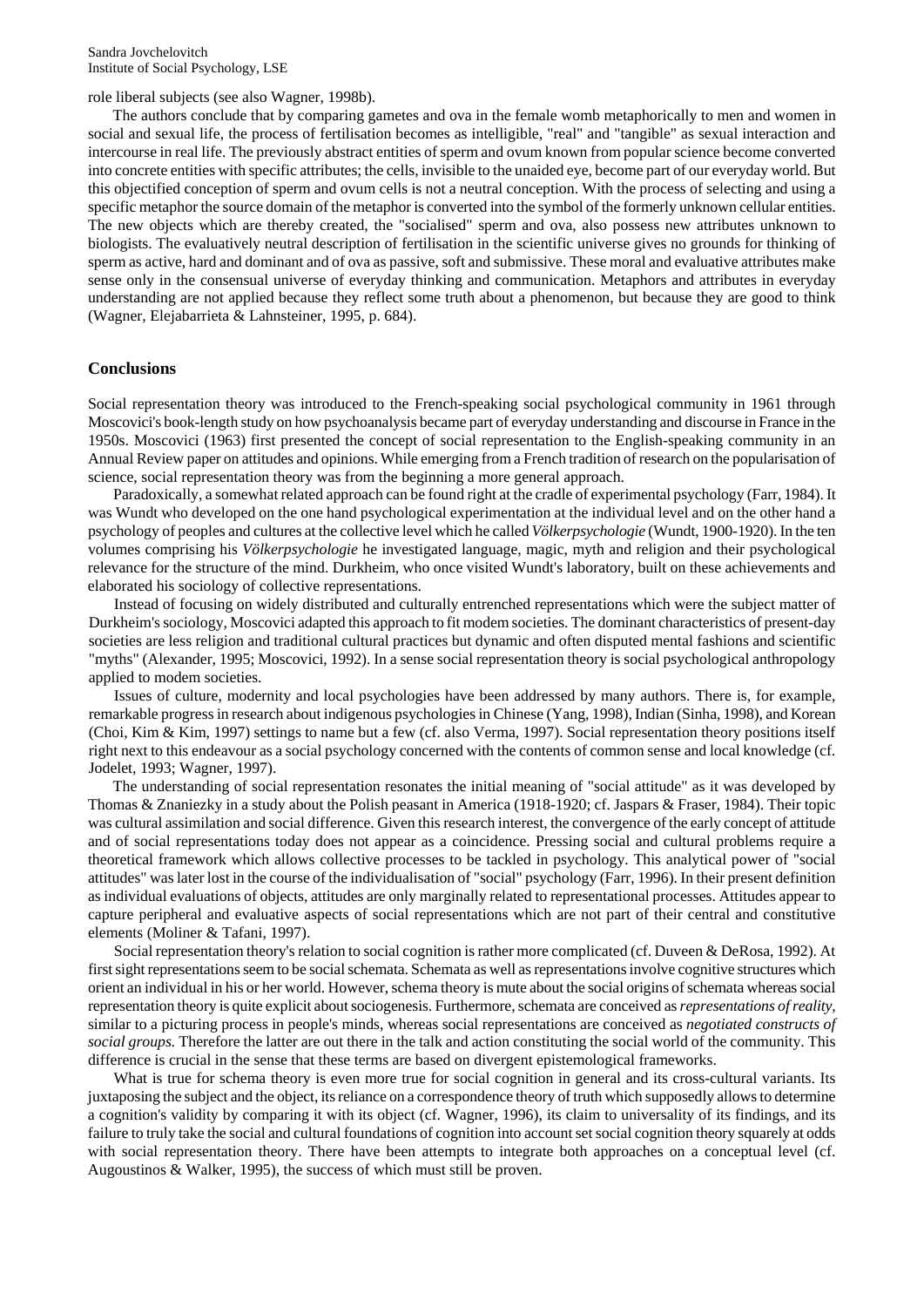# **References**

- Abric, J.C. (1993). Central system, peripheral system: their functions and roles in the dynamics of social representations. *Papers on Social Representations,* 2, 75-78.
- Alexander, J. C. (1995). *Fin de Siecle Social Theory.* London: Verso.
- Allen, R. (1992). *Channels of discourse, reassembled.* Chapel Hill: University of North Carolina. Augoustinos, M. (1991).
- Consensual representations of social structure in different age groups. *British Journal of Social Psychology, 30,* 193--205.
- Augoustinos, M. & Walker, I. (1995). *Social cognition, an integrated introduction.* London: Sage.
- Bangerter, A. & Lehmann, K. (1997). Serial reproduction as a method for studying social representations. *Papers on Social Representations,* 6, 141-154.
- Barthes, R. (1988). Introduction to the structural analysis of narratives. In *The semiotic challenge.*  Oxford: Basil Blackwell.
- Bartlett, F. C. (1932). *Remembering.* Cambridge: Cambridge University Press.
- Bauer, M. (1996). The narrative interview: comments on a technique for qualitative data collection.  *Papers in social research methods/qualitative series, No.1.* London: London School of Economics.
- Bauer, M. & Gaskell, G. (forthcoming). Towards a paradigm for research on social representations.  *Journal for the Theory of Social Behaviour.*
- Bern, S. (1974). The measurement of psychological androgyny. *Journal of Consulting and Clinical Psychology,* 42, 155--162.
- Bern, S. (1993). *The lenses of gender.* New Haven, CT: Yale University Press.
- Berelson, B. (1952). *Content analysis in communication research.* Illinois: Glencoe Free Press.
- Breakwell, G. (1993). Social representations and social identity. *Papers on Social Representations,* 2, 198--217.
- Breakwell, G. & Canter, D. (Eds.) (1993). *Empirical approaches to social representations.* Oxford: Oxford University Press.
- Choi, S.C., Kim, U. & Kim, D.I. (1997). Multifaceted analysis of Chemyon (Social Face): an indigenous Korean perspective. In K. Leung, U. Kim, S. Yamaguchi & Y. Kashima (Eds.), *Progress in Asian social psychology, Vol.* 1. Singapore: Wiley.
- Corsaro, W. (1985). *Friendship and peer culture in the early years.* Norwood, NJ: Ablex.
- De Rosa, AS. (1987). The social representation of mental illness in children and adults. In W. Doise & S. Moscovici (Eds.), *Current issues in European social psychology (Vol.* 2). Cambridge: Cambridge University Press.
- Doise, W., Clemence, A. & Lorenzi-Cioldi, F. (1993). *The quantitative analysis of social representations.* London: Harvester Wheatsheaf.
- Duveen, G. (1997). Psychological development as a social process. In L. Smith, P. Tomlinson and J. Dockerell (Eds.), *Piaget, Vygotsky and beyond.* London: Routledge.
- Duveen, G. (1998). Representations, identity, resistance. Paper presented at the conference 'Social Representations: Introductions and Explorations", New York, October.
- Duveen, G. & DeRosa, A. (1992). Social representations and the genesis of social knowledge. *Ongoing Production on Social Representations,* 1, 94--108.
- Duveen, G. & Lloyd, B. (1993). An ethnographic approach to social representations. In G. Breakwell & D. Canter (Eds.), *Empirical approaches to social representations.* Oxford: Oxford University Press.
- Duveen, G. & Shields, M. (1985). Children's ideas about work, wages and social rank. *Cahiers de psychologie cognitif,* 5, 411--12.
- Farr, R. (1976). Experimentation: a social psychological perspective. *British Journal of Social and Clinical Psychology,* 15, 225-238.
- Farr, R. (1984). Social representations: their role in the design and execution of laboratory experi ments. In R. Farr & S. Moscovici (Eds.), *Social representations.* Cambridge: Cambridge University Press.
- Farr, R. (1993). Theory and method in the study of social representations. In D. Canter & G. Breakwell (Eds.), *Empirical approaches to social representations* (pp. 15-38). Oxford: Clarendon Press.
- Farr, R. (1996). *The roots of modern social psychology.* Oxford: Blackwell.
- Faucheux, C. & Moscovici, S. (1968). Self-esteem and exploitative behavior in a game against chance and nature. *Journal of Personality and Social Psychology,* 8, 83-88.
- Fiske, J. (1987). *Television culture.* London: Methuen.

Flament, J.C. (1994). Consensus, salience and necessity in social representations. *Papers on Social Representations,* 3, 97-105.

- Furth, H. G. (1996). *Desire for society.* New York: Plenum Press.
- Geertz, C. (1973). *The interpretation of cultures.* New York: Basic Books.
- Greenacre, M. J. (1984). *Theory and applications of correspondence analysis.* London: Academic Press.
- Griffitt, W. & Veitch, R. (1974). Preacquaintance attitude similarity and attraction revisited: ten days in a fallout shelter. *Sociometry,* 37, 163-173.
- Habermas, J. (1989). *The structural transformation of the public sphere: An inquiry into a category of bourgeois society.* Cambridge: Polity Press.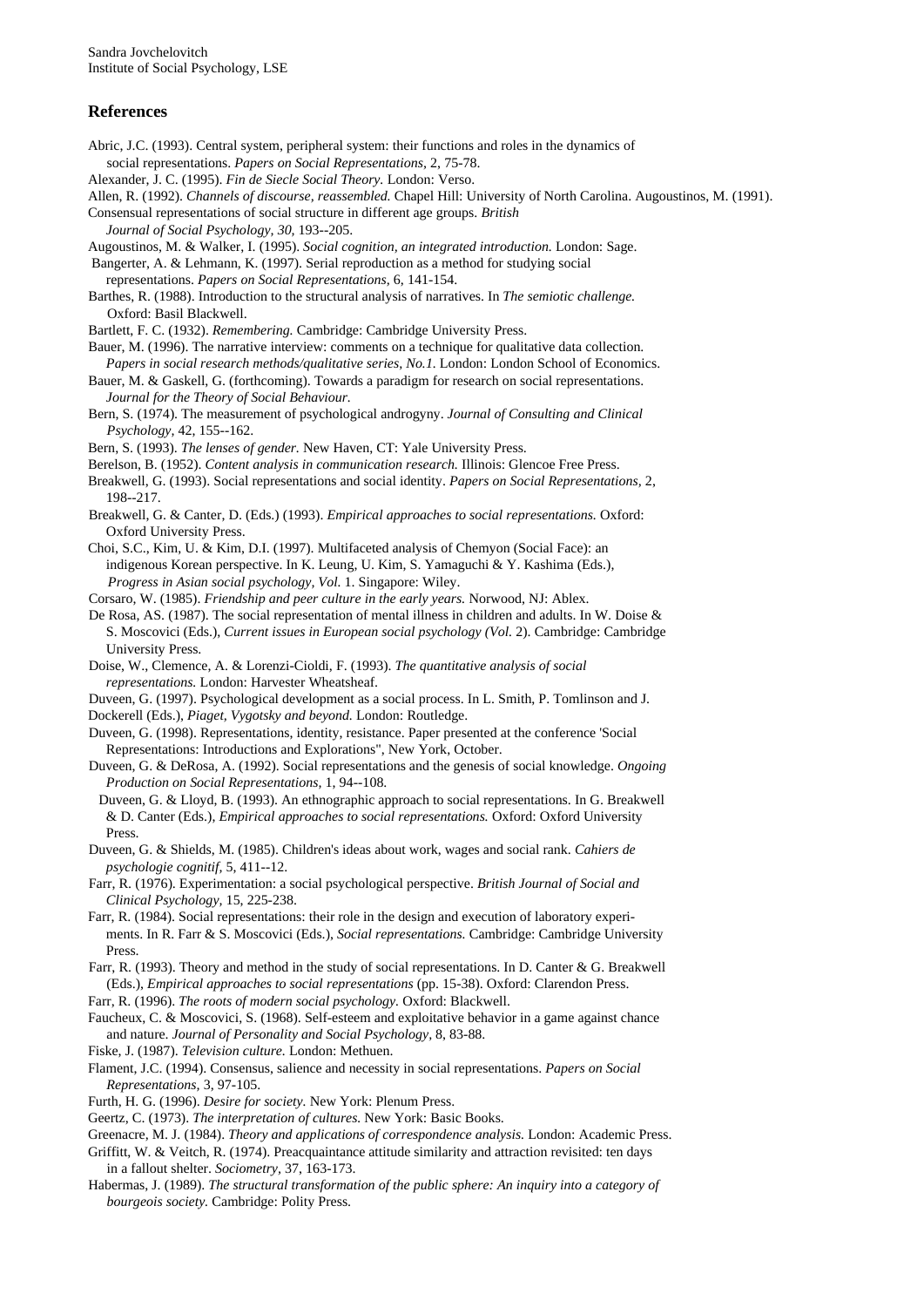Harré, R. (1984). Some reflections on the concept of "social representations." *Social Research,* 51, 927-938.

- Hayashi, C. (1950). On the quantification of qualitative data from the mathematics-statistical point of view. *Annals of Statistical Mathematics,* 2.
- Hayes, N. (1991). Social identity, social representations and organisational culture:. Unpublished Ph.D. Thesis, The Polytechnic of Huddersfield.
- Heilbrun, A. B. (1986). Androgyny as type and androgyny as behavior: Implications for gender schema in males and females. *Sex Roles,* 14, 123-140.
- Jaspars, J. & Fraser, C. (1984). Attitudes and social representations. In R. Farr & S. Moscovici (Eds.), *Social representations.* Cambridge: Cambridge University Press.
- Jodelet, D. (1991). *Madness and social representations.* London: Harvester-Wheatsheaf.
- Jodelet, D. (1993). Indigenous psychologies and social representations of the body and self. In U. Kim & J. W. Berry (Eds.), *Indigenous psychologies: Experience and research in cultural context.*  Newbury Park, CA: Sage.
- Jovchelovitch, S. (1994). Vivendo a vida com representações sociais. In P. Guareschi & S.  *sociais.* Petr6polis: Vozes.
- Jovchelovitch, S. (1995a). Social representations in and of the public sphere: towards a theoretical articulation. *Journal for the Theory of Social Behaviour,* 25, 81-102.
- Jovchelovitch, S. (1995b). Narratives and social representations: Stories of public: life in Brazil. Paper presented to the conference "The Narrative Organisation of Social Representations". Budapest, Hungary.
- Kashima, Y. (1997). Recovering Bartlett's social psychology of cultural dynamics. Unpublished Manuscript, La Trobe University, Bundoora, Australia.
- Kleinpenning, G. & Hagendoom, L. (1991). Contextual aspects of ethnic stereotypes and interethnic evaluations. *European Journal of Social Psychology,* 21 (4), 331-348.
- Lahlou, S. (1996). A method to extract social representations from linguistic corpora. *The Japanese Journal of Experimental Social Psychology,* 35, 278-291.
- Laszlo, J. (1997). Narrative organisation of social representations. *Papers on Social Representations,*  6, 155-172.
- Livingstone, S. (1991). Audience reception: the role of the viewer in retelling romantic drama. In J. Curran and M. Gurevitch (Eds.), *Mass media and society.* London: Edward Arnold.
- Lloyd, B. & Duveen, G. (1989). The reconstruction of social knowledge in the transition from sensorimotor to conceptual activity: The gender system. In A. Gellatly, D. Rogers & J. Sloboda (Eds.), *Cognition and social worlds.* Oxford: Oxford University Press.
- Lloyd, B. & Duveen, G. (1990). A semiotic analysis of the development of social representations of gender. In G. Duveen & B. Lloyd (Eds.), *Social representations and the development of knowledge*. Cambridge: Cambridge University Press.
- Lloyd, B. & Duveen, G. (1992). *Gender identities and education: The impact of starting school.*  London: Harvester- Wheatsheaf.
- Lorenzi-Cioldi, F. (1994). *Les androgynes* [The androgynes]. Paris: Presses Universitaires de France.
- Lorenzi-Cioldi, F. (1996). Psychological androgyny: a concept in search of lesser substance. Towards the understanding of the transformation of a social representation. *Journal for the Theory of Social Behaviour,* 26, 137-155.
- Lorenzi-Cioldi, F. (1997). *Questions de methodologie en sciences sociales* [Methodology of social sciences]. Paris: Delachaux & Niestle.
- Markova, I. (1996). Towards an epistemology of social representations. *Journal for the Theory of Social behaviour,* 26, 177-196.
- Markova, I. (1997). "The Community and the Individual." Editorial to a special issue of the *Journal of Community and Applied Social Psychology,* 7, 3-17.
- Markova, 1. & Wilkie, P. (1987). Representations, concepts and social change: the phenomenon of AIDS. *Journal for the Theory of Social Behaviour,* 17, 389-410.
- Markova, 1., Moodie, E., FaIT, RM., Drozda-Senkowska, E., Plichtova, J., Eros, F., Gervais, M-C. Hoffmannova, J. & Millerova, O. (1998). Social representations of the individual: A post communist perspective. *European Journal of Social Psychology,* 28.
- Moliner, P. & Tafani, E. (1997). Attitudes and social representations: a theoretical and experimental approach. *European Journal of Social Psychology,* 27,687-702.
- Moodie, E., Markova, 1. & Plichtova, J. (1995). Lay representations of democracy: A study in two cultures. *Culture and Psychology,* 1, 423-453.
- Moodie, E., Markova, 1., FaIT, R. & Plichtova, J. (1997). The meaning of the community and of the individual in Slovakia and Scotland. *Journal of Community and Applied Social Psychology,* 7, 19-37.
- Moscovici, S. (1963). Attitudes and opinions. *Annual Review of Psychology,* 14,231-260.
- Moscovici, S. (1973). Introduction. In C. Herzlich, *Health and illness. A social psychological analysis.*  London: Academic Press.
- Moscovici, S. (1976). *La psychanalyse, son image, son public* [Psychoanalysis, its image and its public], 2nd edn. Paris: Presses Universitaires de France.
- Moscovici, S. (1984). The phenomenon of social representations. In R. M. Farr and S. Moscovici (Eds.), *Social representations.* Cambridge: Cambridge University Press.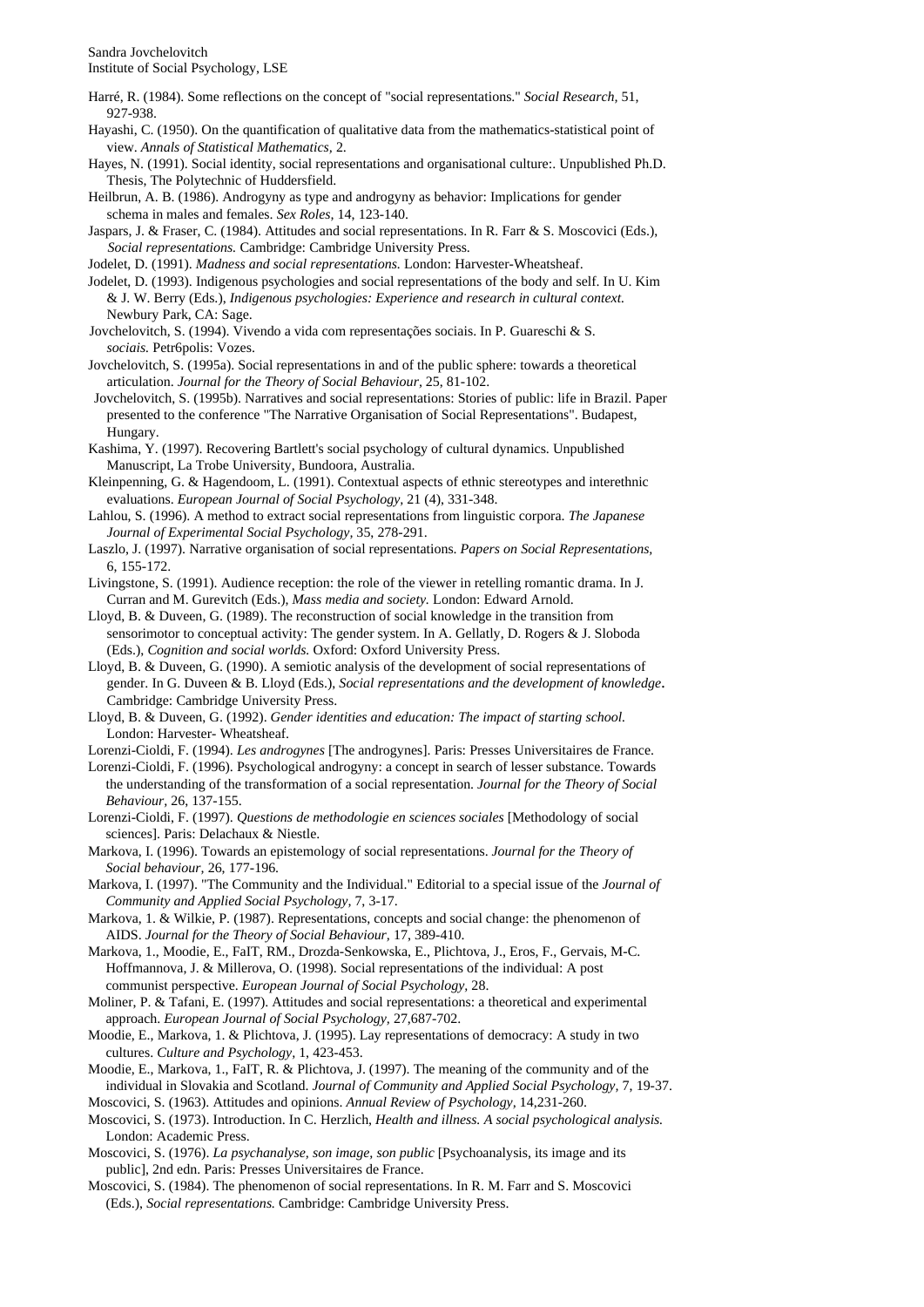Moscovici, S. (1988). Notes towards a description of social representations. *European Journal of Social Psychology,* 18,211-250.

Moscovici, S. (1992). The psychology of scientific myths. In M. yon Cranach, W. Doise & G. Mugny (Eds.), *Social representations and the social bases of knowledge.* Lewiston, NY: Hogrefe & Huber.

Moscovici, S. (1998). Social consciousness and its history. *Culture and Psychology,* 4,411-429.

Moscovici, S. & Markova, 1. (1998). Social representations in retrospect and prospect: A dialogue with Serge Moscovici. *Culture and Psychology,* 4,371-410.

Ortiz, R. (1986). *Cultura Brasileira e Identidade Nacional.* Sao Paulo: Brasiliense.

Philo, G. (1996). *Media and mental distress.* London: Methuen.

Propp, V. (1969). *The morphology of the folktale.* Austin: University of Texas Press.

Quijano, A. (1993). Modernity, identity and utopia in Latin America. *Boundary 2,20* (3),140--155.

Ribeiro, D. (1970). *Os Brasileiros: Teoria do Brasil.* Rio de Janeiro: Civilizaçõo Brasileira.

Riessman, C.K. (1993). *Narrative analysis.* Qualitative Research Methods Series 30, London: Sage.

- Rose, D. (1996). *Representations of madness on British television.* Unpublished Ph.D. Thesis, London University.
- Rose, D. (in press). Television and community care. *Journal of Community and Applied Social Psychology.*

Rose, D., Ford, R, Lindley, P., Gawith, G. & the KCW Users' Group (1998). *In our experience: User focused monitoring in mental health services.* London: The Sainsbury Centre for Mental Health.

Rouquette, M-L. (1996). Social representations and mass communication research. *Journal for the Theory of Social Behaviour,* 26,221-231.

Rozin, P. & Nemeroff, C. (1990). The laws of sympathetic magic: A psychological analysis of similarity and contagion. In J. W. Stigler, R. A. Shweder & H. Herdt (Eds.), *Cultural psychology.* Cambridge: Cambridge University Press.

Rubin, J. Z., Provenzano, F. J. & Luria, Z. (1974). The eye of the beholder: parents' views on the sex of new borns. *American Journal of Orthopsychiatry,* 44, 512-519.

Ryle, G. (1971). *Collected papers, Vol. II.* London: Hutchinson. Signorelli, N. (1989). The stigma of mental illness on television. *Journal of Broadcasting and Electronic Media,* 33, 325-331.

Sinha, D. (1998). Changing perspectives in social psychology in India: A journey towards indigenization. *Asian Journal of Social Psychology,* 1, 17-32.

Stephenson, G. M., Brandstätter, H. & Wagner, W. (1983). An experimental study of social performance and delay on the testimonial validity of story recall. *European Journal of Social Psychology,* 13,175-191.

Stephenson, G. M., Abrams, D., Wagner, W. & Wade, G. (1986). Partners in recall: collaborative order in the recall of a police interrogation. *British Journal of Social Psychology,* 25,341-343.

Sugiman, T. (1997). A new theoretical perspective of group dynamics. In K. Leung, U. Kim, S. Yamaguchi & Y. Kashima (Eds.), *Progress in Asian social psychology, Vol.* 1. Singapore: Wiley.

Swanson, J. W., Holzer, E., Ganju, V. K. & Jono, R. T. (1990). Violence and psychiatric disorder in the community: evidence from the epidemiological studies. *Hospital and Community Psychiatry,* 41, 761-770.

Thomas, W.I. & Znaniecki, F. (1918-1920). *The Polish peasant in Europe and America,* 5 *Vols.*  Boston, MA: Badger.

Van de Geer, J. P. (1993). *Multivariate analysis of categorical data: Applications.* London: Sage. Verma, J. (1997). Hinduism, Islam and Buddhism: the sources of Asian values. In K. Leung, U. Kim,

 S. Yamaguchi & Y. Kashima (Eds.), *Progress in Asian social psychology, Vol.* 1. Singapore: Wiley. Wagner, W. (1994). The fallacy of misplaced intentionality in social representation research. *Journal for the Theory of Social Behaviour,* 24, 243-266.

Wagner, W. (1996). Queries about social representation and construction. *Journal for the Theory of Social Behaviour,* 26,95-120.

Wagner, W. (1997). Local knowledge, social representations and psychological theory. In K. Leung, U. Kim, S. Yamaguchi & Y. Kashima (Eds.), *Progress in Asian social psychology, Vol.* 1. Singapore: Wiley.

- Wagner, W. (I 998a). Social representations and beyond brute facts, symbolic coping and domesticated worlds. *Culture and Psychology,* 4, 297\_329.
- Wagner, W. (I 998b). From method to critique: A reply to Vonk and van Vliet. *European Journal of Social Psychology,* 28, 669-673.
- Wagner, W., Elejabarrieta, F. & Lahnsteiner, I. (1995). How the sperm dominates the ovum objectification by metaphor in the social representation of conception. *European Journal of Social Psychology,* 25, 671-688.

 Wagner, W., Valencia, J. & Elejabarrieta, F. (1996). Relevance, discourse and the "hot" stable core of social representations a structural analysis of word associations. *British Journal of Social Psychology,* 35, 331-351.

Wahl, O. (1992). Mass media images of mental illness: A review of the literature. *Journal of Community Psychology, 20,* 343-352.

Wearing, M. (1989). Professional discourse and sensational journalism: media constructions of violent insanity. *Australian Journal of Communication, 20,* 1, 84-98.

Wundt, W. (1900-1920). *Völkerpsychologie,* 10 Biinde. Leipzig: Kroner.